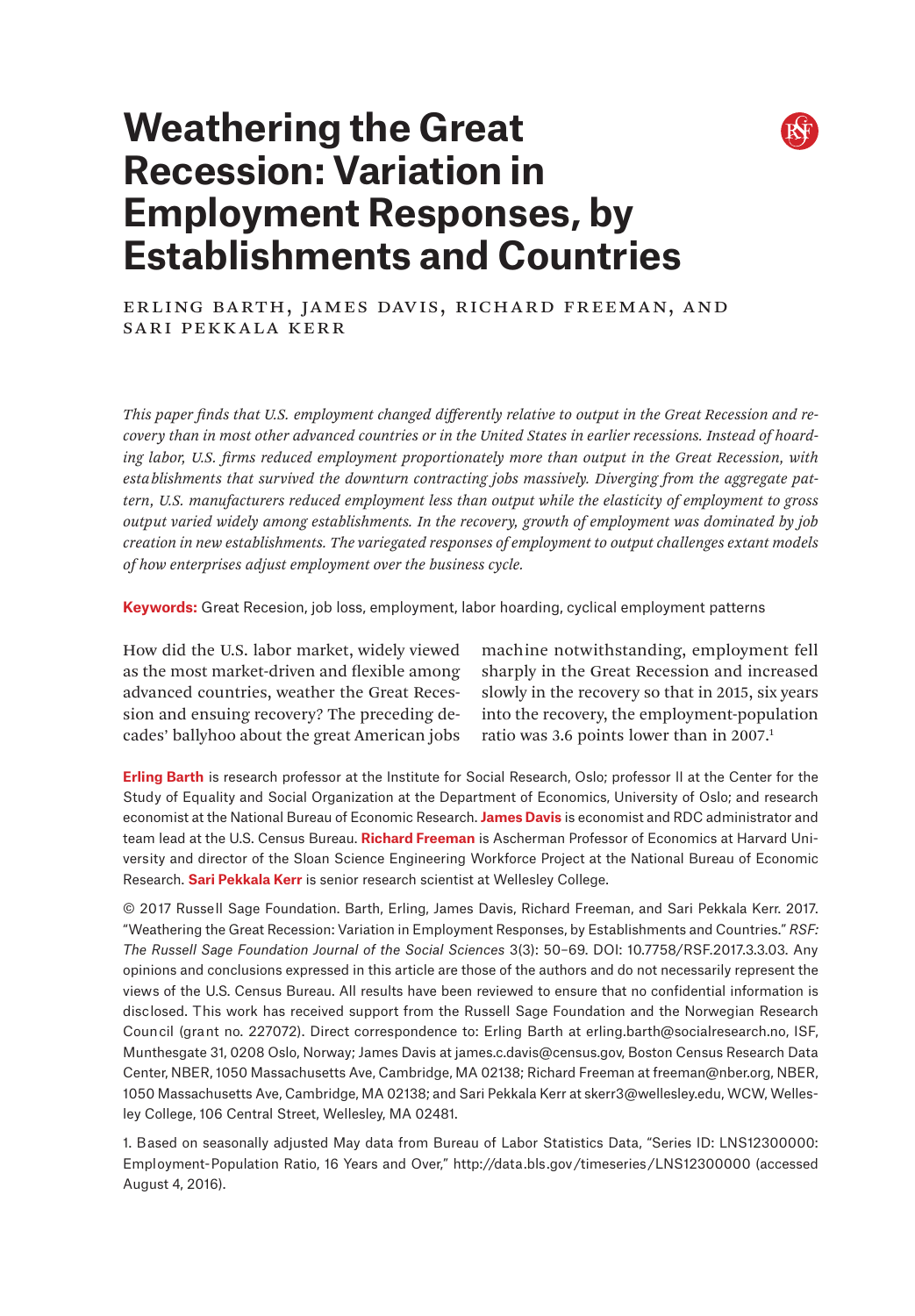This paper combines establishment datasets from Census Research Centers—the Longitudinal Business Data Base (LBD) and the Census and Survey of Manufacturers—with decennial census long-form data on the characteristics of employees in establishments and National Science Foundation data on the research spending of firms to analyze the establishment level underpinnings of employment changes in the Great Recession and during recovery.2 Appendix A summarizes the characteristics of the LBD and of the other datasets that we combined with the LBD establishment data for our analysis.

The paper finds the following:

- 1. In the Great Recession U.S. firms reduced labor usage proportionately more than GDP, producing countercyclic changes in productivity, in contrast to labor hoarding in past U.S. recessions and labor hoarding in other advanced countries in the Great Recession.
- 2. Recession job loss was driven by contraction of jobs in establishments that survived the downturn, whereas recovery job gains came largely from new establishments entering the economy.
- 3. U.S. manufacturing diverged from the bulk of the economy by hoarding labor in the Great Recession.
- 4. Manufacturing establishments with observably similar characteristics had widely varying responses of employment to output in the downturn and recovery.<sup>3</sup>

The findings show a substantial gap between models of employment in a flexible labor market and actual employment determination in the aftermath of the Great Recession.

## Employment Changes Differed This Time

Figures 1 and 2 compare GDP and employment in the Great Recession/recovery and in the three

preceding cycles relative to their pre-recession values.

Figure 1 displays the ratio of GDP to prerecession peak GDP by the number of quarters in each of the recessions. The decline in GDP relative to pre-recession GDP shows that the Great Recession was deeper and longer than the previous three recessions. Befitting its name, the Great Recession's loss of output was the largest since the Great Depression.

Figure 2 displays the ratio of the number of jobs before the recession to the number afterward by number of quarters in each recession, where we calculated the quarterly averages from monthly payroll employment data. Given the big decline in output in the Great Recession, it is no surprise that quarterly employment fell more than in the earlier recessions: an over 6 percent loss of jobs from pre-recession quarterly employment to the quarter when employment bottomed out compared to an average loss of below 3 percent in the other recessions depicted in the figure. The finer grained monthly data shows a drop in employment of 5.3 percent from December 2007, when the NBER (National Bureau of Economic Research) dated the beginning of the recession, to June 2009, when it dated the end of the recession. But employment fell for the first eight months of the recovery, bottoming out in February 2010 at 6.3 percent below its pre-recession peak. Employment in the Great Recession was below its previous peak for 26 quarters, substantially exceeding that for the other recessions.

Comparing the two panels, the link between changes in employment and changes in output as employment weakened, indicating that employment had moved from being a coincident indicator of the cycle to a laggard indicator. In the 1981 recession, employment recovery tracked GDP recovery closely. In the 2001 recession, the GDP decline was short but employment kept shrinking after GDP recovered. In the Great Recession, employment fell proportionately more than output and did not begin

2. Census Bureau Center for Economic Studies restricted-use data available in the Federal Statisticial Research Data Centers, including the Longitudinal Business Data Base, Quinquennial Economic Censuses, Annual Capital Expenditure Survey, Standard Statistical Establishment List, Annual Survey of Manufacturers, and Annual Survey of Services, <www.census.gov/ces>(accessed October 20, 2016).

3. Output as measured by gross revenues, which is sales.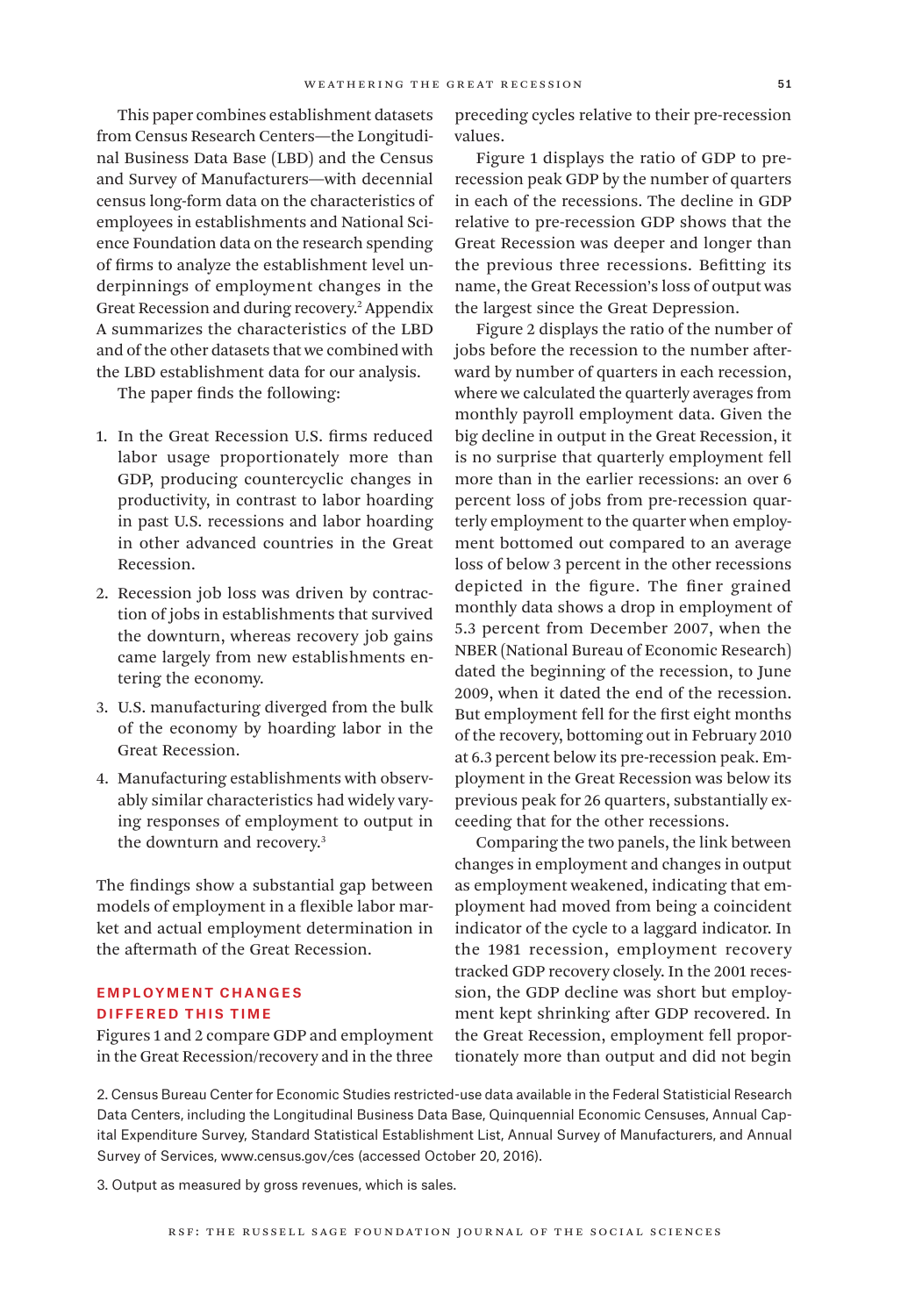**Figure 1.** Ratio of GDP to GDP Before Recession, Quarterly for Last Four Recessions



*Source:* Authors' compilation based on Federal Reserve Bank of St. Louis, Federal Reserve Economic Data.

*Note:* GDP is GDPC1. We adjusted the monthly employment data to quarterly basis for comparison with quarterly GDP data.



Figure 2. Ratio of Employment to Employment Before Recession, Quarterly for Last Four Recessions

*Source:* Authors' compilation based on Federal Reserve Bank of St. Louis, Federal Reserve Economic Data.

*Note:* GDP is GDPC1. We adjusted the monthly employment data to quarterly basis for comparison with quarterly GDP data.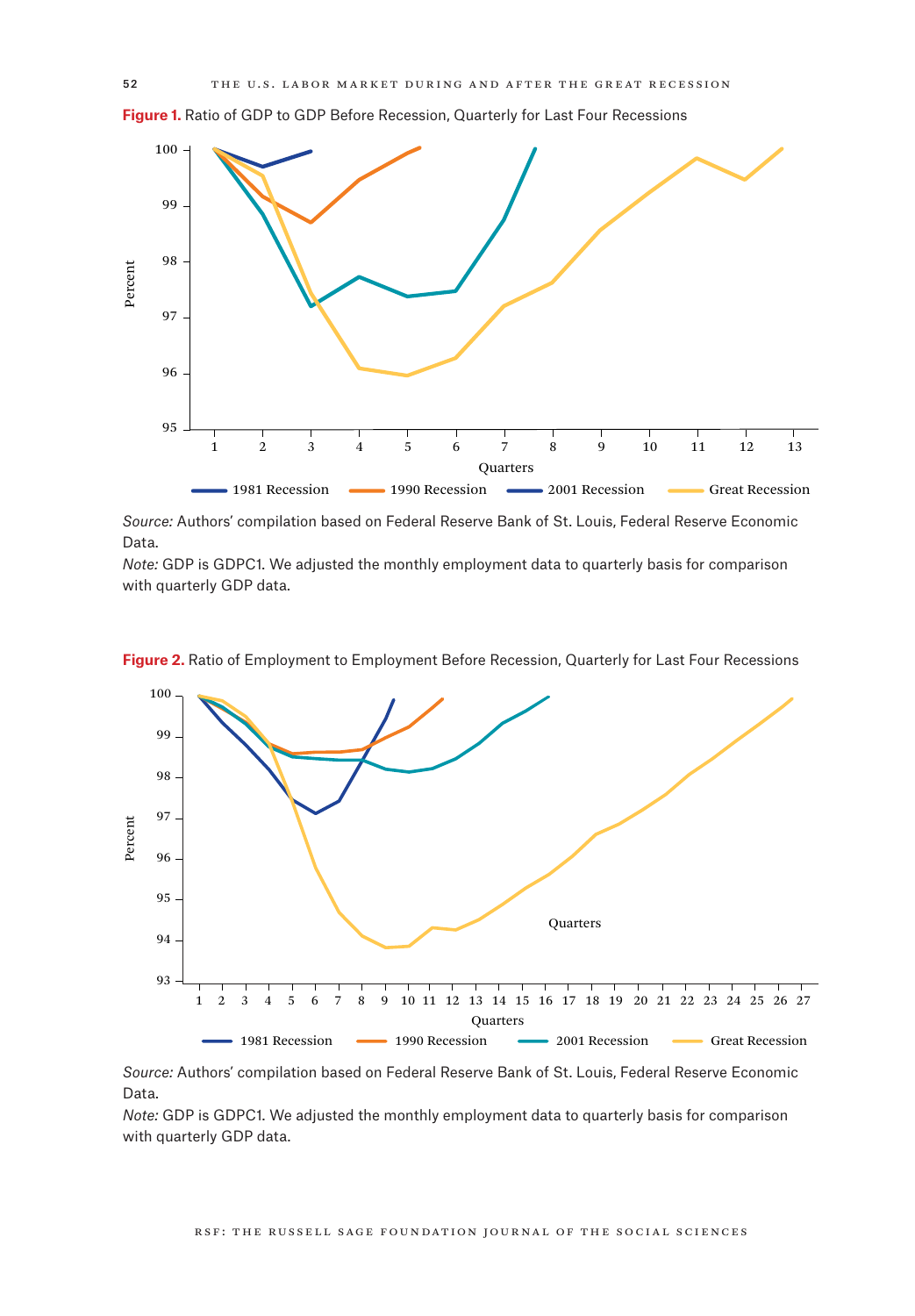to recover until three quarters after output increased. The 4.2 percent drop in real GDP from peak to trough and the 5.3 percent fall in employment over the same period produces an implicit employment-to-GDP elasticity of 1.26  $(= 5.3/4.2)$ . In the recovery, by contrast, GDP's 7.8 percent increase through Q1 of 2015 exceeded employment's 4.8 percent increase, with an implicit employment-to-GDP elasticity of  $0.62$  (= 4.8/7.8). The rapid drop in labor usage and the slow recovery produced countercyclic labor productivity, contrary to the pro-cyclic labor productivity in earlier recessions (Okun 1970; Solow 1964; Biddle 2014) that led economists to develop labor hoarding models of firms' employment decisions.4

### Labor Productivity and Hoarding

Studies of employment adjustments in the business cycle began with the premise that productivity should vary countercyclically (Biddle (2014). The reason is clear. Recession reductions in employment should raise labor productivity due to the increase in the marginal productivity of variable labor relative to fixed capital. In a recession, workers who remain employed have more capital with which to work and thus should have higher productivity. Recovery increases in employment, by contrast, ought to reduce labor productivity as additional employees lower the capital-to-employee ratio. In addition, selectivity in hiring or firing (which macro models generally ignore) also suggests a countercyclical movement of labor productivity, as firms lay off the least productive workers in a recession and hire them back in recovery. To explain the surprising pro-cyclic movement of labor productivity in the business cycles from the 1960s to the 1990s, analysts developed "labor hoarding" models in which the costs of adjusting employment made workers a quasifixed rather than variable factor of production.<sup>5</sup>

In the Great Recession, however, U.S. productivity did not show the drop predicted by labor hoarding. This contrasted with the situation in almost all other advanced countries,

where productivity fell in the recession. Table 1 documents the Great Recession pattern of changes in GDP per hour with data on GDP per hour worked for major countries from the Conference Board's International Labor Comparisons (ILC) program. Columns 1 to 3 give the estimated GDP per hour worked in 2007, 2009, and 2012. Column 4 shows the annualized rate of change of productivity in the recession (2007 to 2009), and column 5 gives the annualized rate in the recovery (2009 to 2012). The last column records the difference between annualized productivity growth in the recovery and the recession. Positive differences imply pro-cyclic productivity. Negative differences imply the opposite.

All of the countries save the United States and Japan, which was mired in its lost decade of economic stagnation, had positive recoveryrecession differences, implying pro-cyclic movements of productivity. The decline in productivity in most countries came, however, not only from the "normal" costs of adjustments at the heart of hoarding models but also from explicit collective bargaining or government policies to save jobs in the Great Recession. In Sweden, unions and employers negotiated agreements that maintained many jobs during the recession. In Germany, the government introduced a short-term work program and work allowance that subsidized part of labor cost in firms whose receipts had decreased by 10 percent. The Netherlands paid 70 percent of the wages for the nonwork hours of employees whom firms kept "on the job." And so on (Freeman 2013). Absent agreements and policies, European firms would likely have terminated more workers in the recession and hired more in the recovery, attenuating if not reversing the pro-cyclic movement of labor productivity.

Employment adjustments relative to output in U.S. manufacturing, however, looked more like adjustments in non-U.S. OECD (Organization for Economic Cooperation and Development) countries than those in the aggregate United States. Bureau of Labor Statistics data

4. For the impact of pro-cyclic labor productivity in Robert R. Solow's thinking, see Michaël Assous (2013) and Jeff Biddle (2014).

5. Biddle (2014) stresses the important contributions of Charles C. Holt et al. (1960). See Basu and Fernald (2001) for an empirical assessment.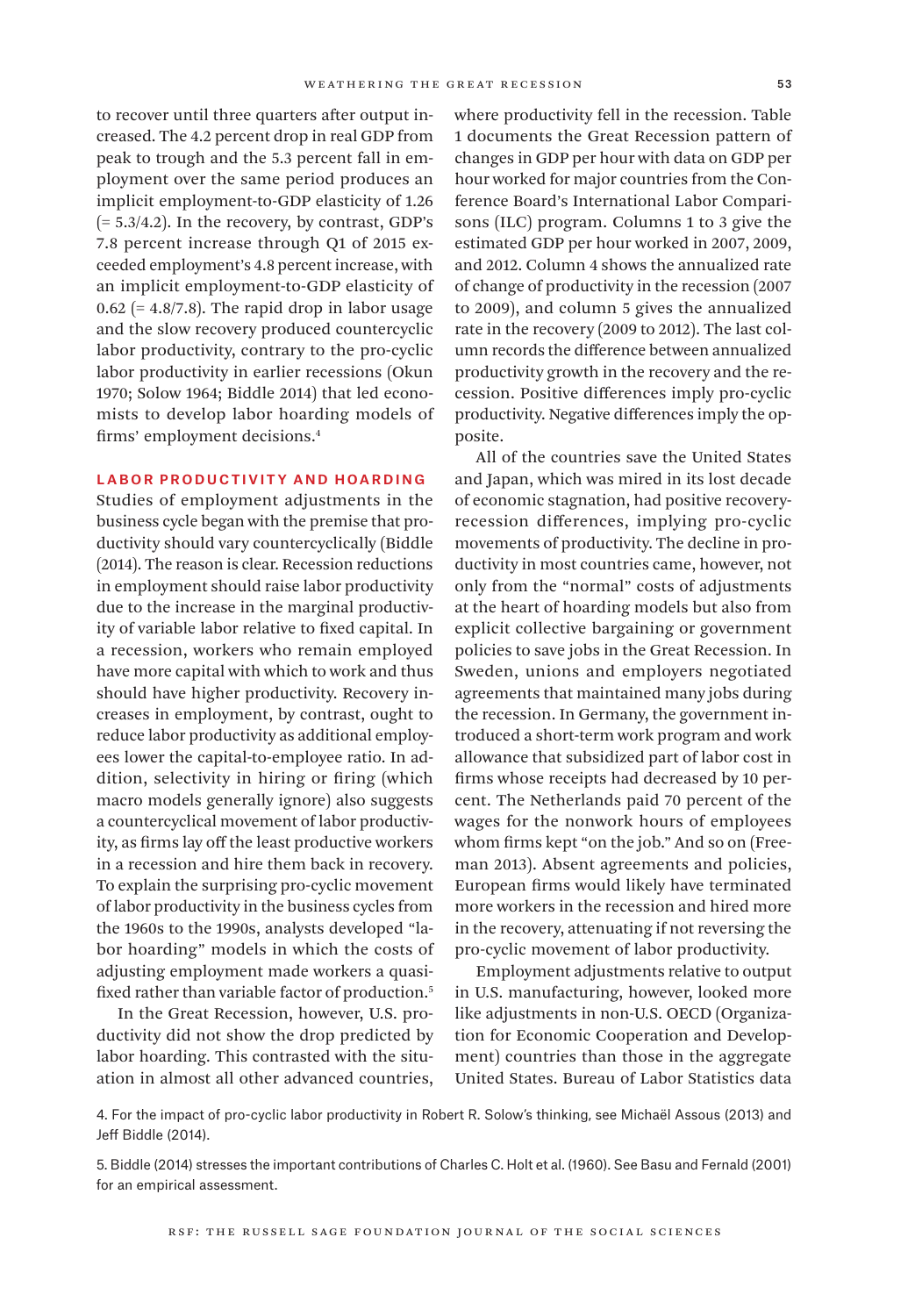|                      |       | GDP per Hour<br>in U.S. \$ PPP |       |          | <b>Annual Percent</b><br>Change |                        |
|----------------------|-------|--------------------------------|-------|----------|---------------------------------|------------------------|
| Country              | 2007  | 2009                           | 2012  |          | 2007-2009 2009-2012             | Recovery-<br>Recession |
| <b>United States</b> | 59.54 | 61.73                          | 64.12 | 1.8      | 1.3                             | $-0.5$                 |
| Canada               | 46.52 | 46.6                           | 47.6  | $\Omega$ | 0.7                             | 0.7                    |
| Australia            | 48.37 | 50.1                           | 52.85 | 1.8      | 1.8                             | $\mathbf 0$            |
| Japan                | 37.45 | 37.09                          | 35.73 | $-0.5$   | $-1.2$                          | $-0.7$                 |
| Korea                | 23.18 | 24.34                          | 26.83 | 2.5      | 3.4                             | 0.9                    |
| Singapore            | 41.93 | 37.48                          | 41.17 | $-5.3$   | 3.3                             | 8.6                    |
| Austria              | 51.84 | 51.96                          | 53.69 | 0.1      | 1.1                             | 0.9                    |
| Belgium              | 63.51 | 61.79                          | 61.87 | $-1.4$   | 0                               | 1.4                    |
| Czech Republic       | 30.27 | 29.82                          | 30.69 | $-0.7$   | $\mathbf{1}$                    | 1.7                    |
| Denmark              | 58.96 | 56.35                          | 59.52 | $-2.2$   | 1.9                             | 4.1                    |
| Finland              | 50.57 | 47.37                          | 48.97 | $-3.1$   | 1.1                             | 4.2                    |
| France               | 58.59 | 57.95                          | 59.49 | $-0.5$   | 0.9                             | 1.4                    |
| Germany              | 57.43 | 55.94                          | 58.26 | $-1.3$   | 1.4                             | 2.7                    |
| Ireland              | 61.78 | 62.52                          | 71.31 | 0.6      | 4.7                             | 4.1                    |
| Italy                | 45.82 | 44.46                          | 45.36 | $-1.5$   | 0.7                             | 2.2                    |
| <b>Netherlands</b>   | 60.94 | 59.52                          | 60.16 | $-1.2$   | 0.4                             | 1.6                    |
| Norway               | 88.43 | 85.78                          | 86.61 | $-1.5$   | 0.3                             | 1.8                    |
| Spain                | 45.25 | 46.68                          | 49.99 | 1.6      | 2.4                             | 0.8                    |
| Sweden               | 53.73 | 51.58                          | 54.69 | $-2$     | $\overline{2}$                  | 4                      |
| United Kingdom       | 50    | 48.26                          | 48.27 | $-1.7$   | 0                               | 1.7                    |

**Table 1.** Level and Percentage Changes of Real GDP per Hour Worked in the Great Recession (2007– 2009) and Recovery (2009–2012)

*Source:* Conference Board, International Labor Comparisons of GDP per capita per hour worked, 2012, <https://www.conference-board.org/ilcprogram/#Productivity>(accessed October 25, 2016).

show manufacturing employment declining proportionately less than output in the downturn—a sign of labor hoarding absent substantial bargaining or government policies pressuring or rewarding firms to maintain employment. As a result, from Q1 2008 to Q4 2009 real value added per hour in manufacturing fell by 24 percent while in the recovery real value added per hour increased by 27 percent through Q4 2012.<sup>6</sup> However, Conference Board data tell a different story for real gross output per hour worked, where gross output includes intermediate goods and materials as well as value added. The data for gross output per hour show increased manufacturing productivity in the Great Recession.7 The difference between the ILC and BLS measures reflects a divergent movement of the price deflator for real gross output and the price deflator for real value added, whose resolution lies beyond this study.<sup>8</sup>

To better identify the role of the Great Recession and recovery on changes in employ-

6. Federal Reserve Bank of St. Louis FRED Economic Data "FRED - Manufacturing Sector: Real Output Per Hour of All Persons (series OPHMFG)," <https://fred.stlouisfed.org/series/OPHMFG> (accessed July 20, 2016); Bureau of Labor Statistics, "Major Sector Productivity and Costs Original Data Value, Series ID: PRS30006032, Sector: Manufacturing,"<http://data.bls.gov/timeseries/PRS30006032> (accessed July 20, 2016).

7. The Conference Board, International Labor Comparisons, International Comparisons of Manufacturing Productivity & Unit Labor Costs Trends, 2014, time series tables downloadable from [https://www.conference-board.org](https://www.conference-board.org/ilcprogram/index.cfm?id=30136) [/ilcprogram/index.cfm?id=30136](https://www.conference-board.org/ilcprogram/index.cfm?id=30136) (accessed June 20, 2016).

8. Bureau of Economic Analysis BEA, U.S. Department of Commerce, Gross-Domestic-Product-(GDP)-by Industry Data, Spreadsheet, [www.bea.gov/industry/gdpbyind\\_data.htm](www.bea.gov/industry/gdpbyind_data.htm) (accessed May 27, 2015). Bureau of Economics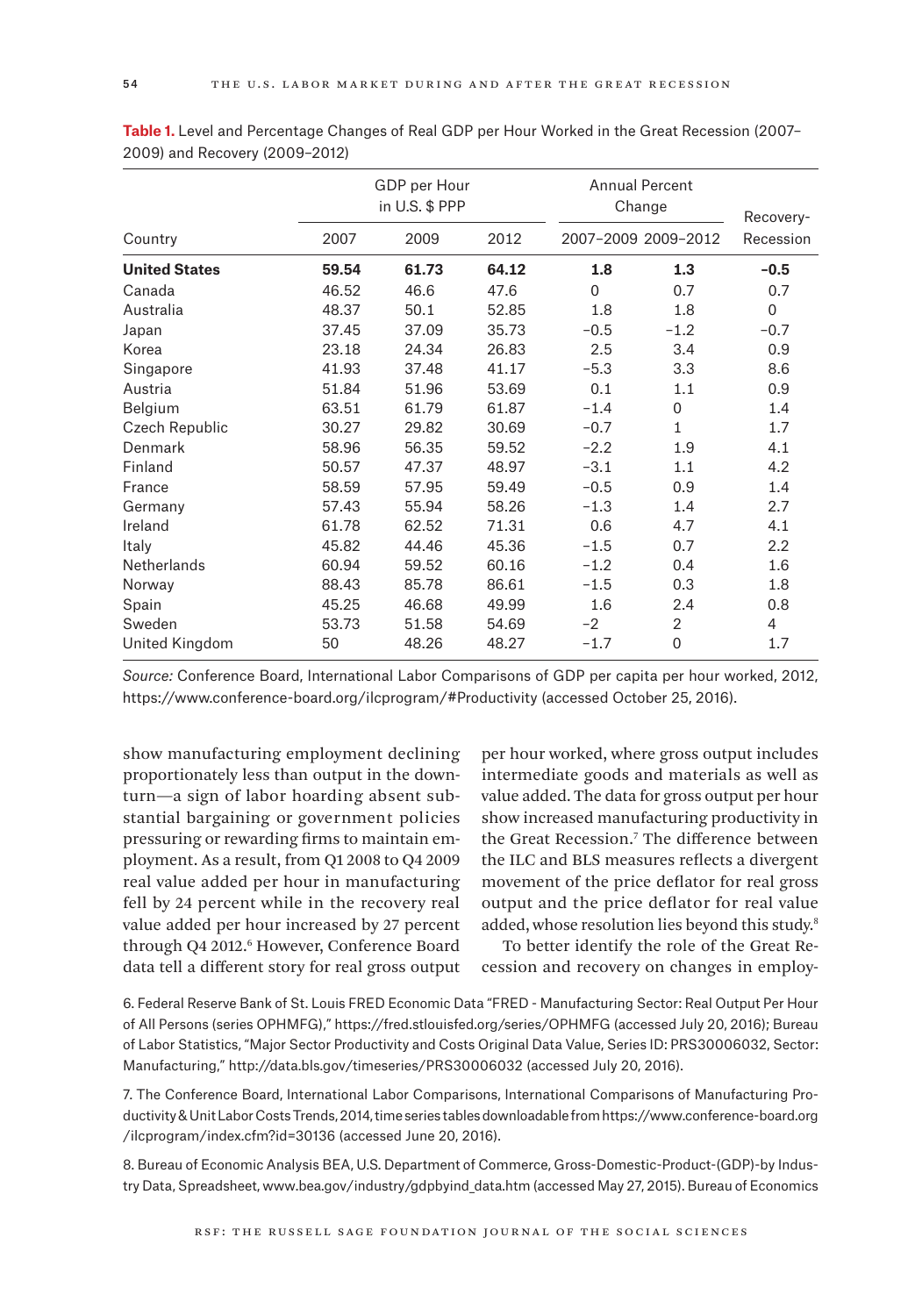ment from the long-term effects of technological change and capital-labor substitution on employment<sup>9</sup> requires a micro-level analysis of employment, to which we turn next.

# Changes in Continuing, Exiting, and Entering Establishments

To probe the micro-underpinnings of the United States' Great Recession employment experience, we decomposed changes in employment into the changes that occur in continuing establishments—those that operated before the downturn and kept operating through the recession—and changes that result from the exit and entry of establishments. Let *E*(*t*) be employment in year *t*; *Ec*(*t*) be employment in t in establishments operating in t and *t*–1; *Eb*(*t*) be employment in establishments that entered the market in year *t* (operated in *t* but not in *t*–1); and  $Ed(t-1)$  be employment in establishments that exited the market in year *t* (operated in *t*–1 but not in *t*). Then the change in employment from *t*–1 to t is:

$$
E(t) - E(t-1) = [Ec(t) - Ec(t-1)]+ [Eb(t) - Ed(t-1)], \tag{1}
$$

where  $\left[Ec(t) - Ec(t-1)\right]$  is the change among continuers and  $[Eb(t) - Ed(t-1)]$  is the change due to job creation in entering establishments minus job destruction in exiting establishments.

Dividing both sides of the equation by  $E(t) - E(t-1)$  gives the relative contribution of changes in continuers and of exit and entry to each part to the total change from (*t* –1 to *t*).

Table 2 presents this decomposition for onedigit-sector private sector industries and the entire private sector in the recession and ensuing recovery.10 Accepting the NBER dating whereby the end of the recession occurred in June 2009, we treat 2009 as the year when the recession ended and the recovery began in the BDS (Business Dynamics Statistics of the U.S. Census Bureau) annual data. The recessionperiod "All" line in table 1 shows a net loss of jobs of 5.007 million and a larger loss of 5.748 million among establishments that continued operating. The 0.741-million-job difference implies that in the Great Recession, entering establishments hired more employees than exiting establishments terminated. The one-digitindustry data locate one third of the recession job loss in manufacturing and almost 1/4th in construction for 58 percent of all job losses. In two other sectors with large declines in employment, retail trade and services, the decline occurred despite large net employment gains

Commerce Department GDP by Industry spreadsheet GDP by Ind\_VA\_NAICS\_1997-2014 shows that manufacturing gross output fell by 17 percent from 2007 to 2009 and increased by 12 percent for a 29 point swing while manufacturing value added fell by 10 percent and then increased by 6 percent for a sixteen-point swing. The price index for gross output increased by 1 percent from 2007 to 2009 and by 16 percent while the price index for value added increased by 4 percent in the recession and 8 percent in the recovery. Martin Bailey and Barry Bosworth (2014, table 2) show different growth of gross output and value added in the computer and electronic products manufacturing industry due in part to differences in value added and gross output price deflators. Susan Houseman et al. (2011) analyze the problems that price indexes create in measuring economic activity in manufacturing.

<sup>9.</sup> See Acemoglu et al. (2014) for a recent discussion.

<sup>10.</sup> Aggregate data on employment, job creation, and job destruction are from the Center for Economic Studies (CES), www.census.gov/ces/dataproducts/bds/data firm.html (accessed June 25, 2015). We use the "Firm Characteristics Data Tables: Economy Wide" table for total counts and the "Firm Characteristics Data Tables: Sector" table for counts by one-digit SIC sectors. The BDS reports yearly employment based on March data, along with the total number of jobs created and destroyed each year based on the last twelve months. Job destruction and creation are jobs lost via establishment deaths or gained via establishment births. The "Establishment Age by Sector" table splits the data by establishment age. The BDS does not define birth in a unique way: an establishment is born when it begins with age zero, but if employment goes to zero and later back to a positive number the establishment is "born again," even if its age is greater than zero. BDS suppresses job counts in cells that fall under a certain firm count.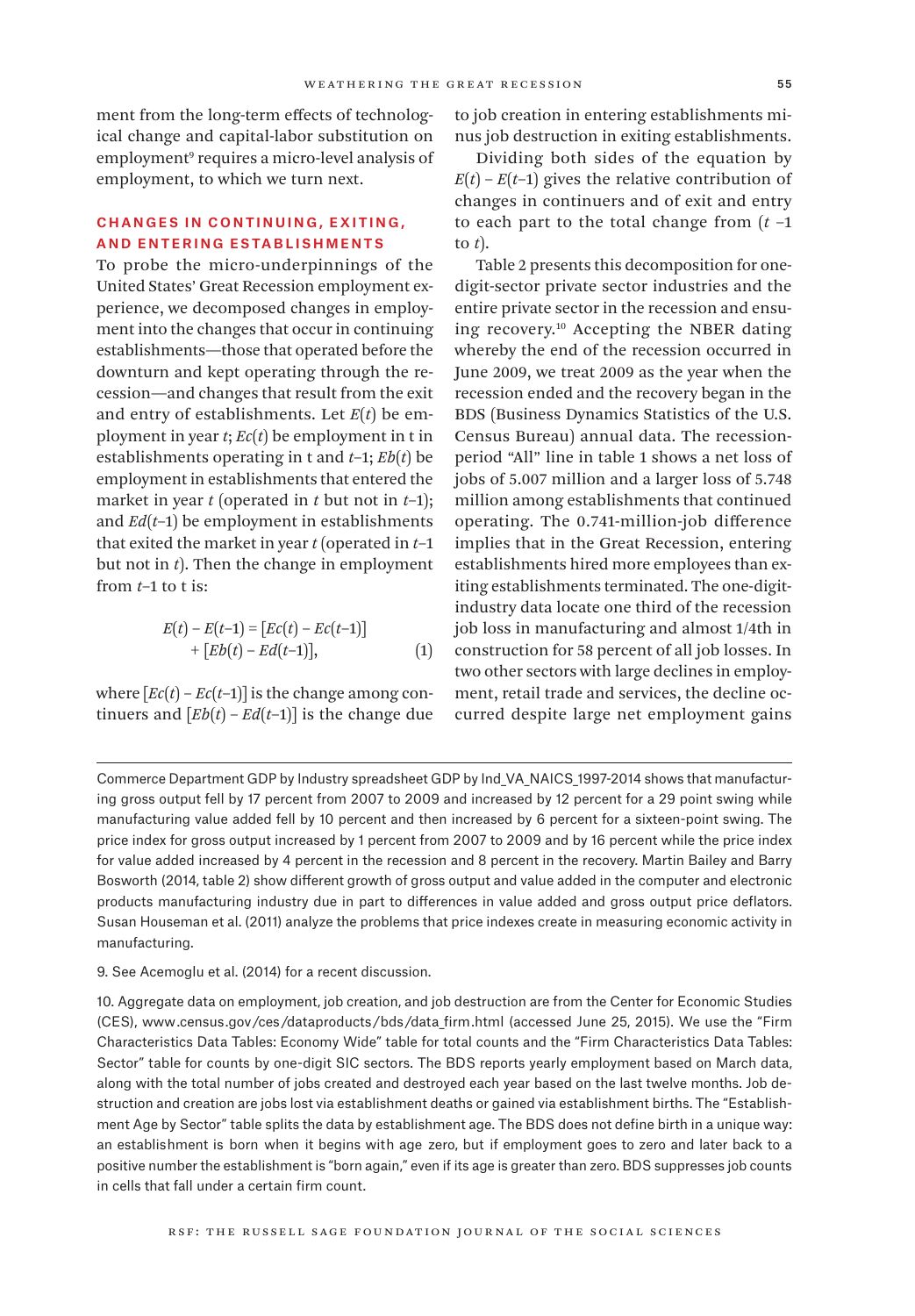from exit and entry as continuing establishments contracted jobs massively.

The recovery line labeled "All" in table 2 shows a different pattern. Changes in employment are dominated by exit and entry rather than by continuing establishments. Of the 2.187 million net gain of jobs, 1.385 million (63 percent) was due to new entrants creating more jobs than exiting establishments destroyed. Manufacturing and construction shed jobs through the recovery, with exit and entry accounting for 36 percent of the recovery job loss in manufacturing and 59 percent of the recovery job loss in construction. The importance of exit-entry in the recovery does not contravene the finding that the continuing establishments who make up the majority of establishments dominate changes in employment at all phases of the cycle. Appendix B shows that changes among continuers are the major component of job creation and destruction in the recovery and recession in the LBD data. What is distinct about our exit-and-entry analysis is that it organizes data around net changes in jobs, which depend on differences in job gain and loss among continuers relative to differences in job creation in entering establishments and job destruction in exiting establishments, rather than on the contributions of changes among these types of establishments to total job creation or destruction.

To illuminate further the dominance of continuers in recession job changes compared to exit and entry in recovery job changes, we decomposed employment changes into the changed number of establishments in the continuer, entrant, and exiting groups, and the average number of jobs gained or lost per establishment for each group. The "All" figures for the *recession* in table 3 show that continuing establishments dominated recession job loss because continuing establishments made up about 80 percent of all establishments.<sup>11</sup> In the recession more establishments exited than entered, but an entering establishment created on average 1.2 jobs per job than the exiting establishments eliminated, so that exit and entry produced a modest net gain in employment. In manufacturing, by contrast, nearly 40 percent more establishments exited than entered the market and there was little difference in the average size of entering and exiting establishments, so that exit and entry contributed net to job loss. Still, continuers dominated job loss in manufacturing because of their large 6.4 decline in average employment.

The "All" changes in the recovery section of table 3 tell a different story. The dominance of entry-exit in the recovery is due primarily to the difference between the average gain in employment in entering establishments and the average loss in employment among exiting establishments.<sup>12</sup> Again, however, manufacturing is different. Even in the recovery, more establishments exited than entered in manufacturing (and construction), and the average employment in exiting establishments exceeded the average employment of entrants.

To the extent that establishments that enter the market better fit existing economic

11. Using the 2007-to-2009 recession data, continuers made up 79 percent of establishments in 2007 (= 5.121 million continuers / [5.121 + 1.398 establishments in 2007 but gone by 2009]) and 80 percent of establishments in 2009 (= 5.121 / [5.121 + 1.291 establishments in 2009 but not in 2007]). Using the 2009-to-2012 recovery data, continuers made up 73 percent of establishments in 2009 (= 5.148 / [5.148 + 1.916]) and 73 percent in 2012 (= 5.148 / ([5.148 + 1.922]).

12. Let *Ne* = number of entering establishments, *Ae* = average employment in those establishments, *Nd* = number of exiting establishments, and *Ad* = average employment in those establishments. Then job change from exit and entry is *NeAe* – *Nd Ad*, which decomposes algebraically into (*Ne* – *Nd*) *Ad* + (*Ae* – *Ad*) *Nd* + (*Ne* – *Nd*) (*Ae* – *Ad*), where the first term is the different number of entering and exiting establishments, weighted by average employment in exiting establishments; the second term is the difference in average employment in entering and exiting establishments, weighted by the number of exiting establishments; and the last term is the interaction of the two differences. The difference in average sizes times the exiting number of firms accounts for 97 percent of the contribution of exit and entry to growth of jobs.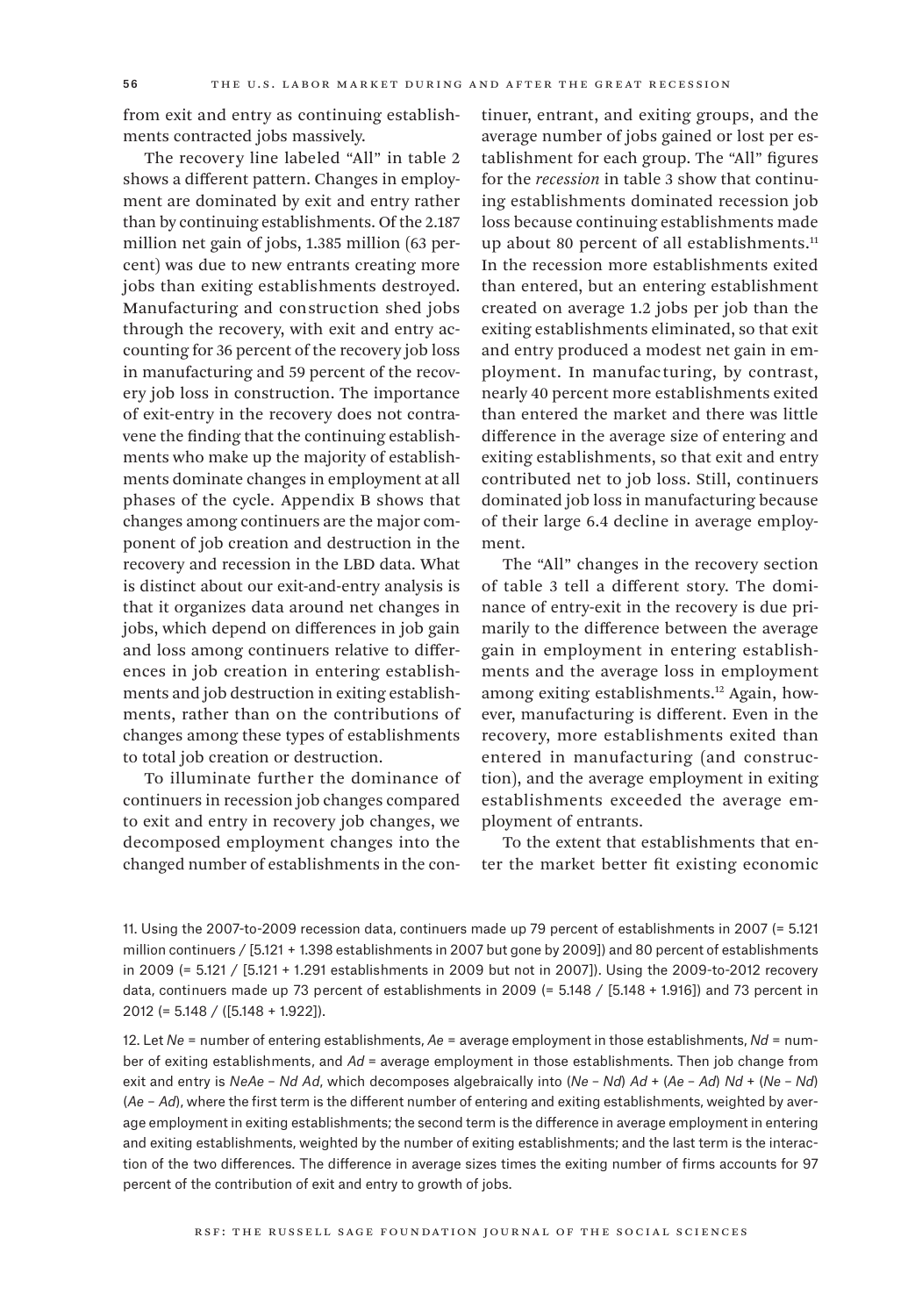|                                        |                                                                                            |              | Continuers' |                        |            |            |  |
|----------------------------------------|--------------------------------------------------------------------------------------------|--------------|-------------|------------------------|------------|------------|--|
|                                        | Net Change<br>Net Job<br>Percentage<br><b>Total Jobs Change</b><br>of Net<br>Change,<br>in |              |             | Entrants-              |            |            |  |
|                                        | Employment                                                                                 | Continuers   | Change      | Exits                  | Entrants   | Exits      |  |
| 2007 to 2009                           |                                                                                            |              |             |                        |            |            |  |
| Agriculture                            | $-10,430$                                                                                  | $-17,741$    | 170%        | $-160,293$             | 167,604    | 7,311      |  |
| Mining                                 | $-64,030$                                                                                  | $-91,153$    | 142         | $-61,111$              | 88,234     | 27,123     |  |
| Construction                           | $-1,205,115$                                                                               | $-947,717$   | 79          | $-594,760$             | 337,362    | $-257,398$ |  |
| Manufacturing                          | $-1,679,584$                                                                               | $-1,431,927$ | 85          | $-899,511$             | 651,854    | $-247,657$ |  |
| Transportation and<br>public utilities | $-272,942$                                                                                 | $-322,193$   | 118         | $-541,372$             | 590,623    | 49,251     |  |
| Wholesale trade                        | $-362,068$                                                                                 | $-302,771$   | 84          | $-595,210$             | 535,913    | $-59,297$  |  |
| Retail trade                           | $-618,246$                                                                                 | $-1,444,660$ | 234         | $-2,166,500$           | 2,992,914  | 826,414    |  |
| Finance and real<br>estate             | $-428,766$                                                                                 | $-444,030$   | 104         | $-983,565$             | 998,829    | 15,264     |  |
| Services                               | $-365,422$                                                                                 | $-745,614$   | 204         | $-4,077,073$           | 4,457,265  | 380,192    |  |
| All                                    | $-5,006,603$                                                                               | $-5,747,806$ | 115         | -10,079,395 10,820,598 |            | 741,203    |  |
| 2009 to 2012                           |                                                                                            |              |             |                        |            |            |  |
| Agriculture                            | 21,432                                                                                     | $-4,483$     | $-21$       | $-207,901$             | 233,816    | 25,915     |  |
| Mining                                 | 115,599                                                                                    | 81,111       | 70          | $-87,685$              | 122,173    | 34,488     |  |
| Construction                           | $-736,530$                                                                                 | $-432,529$   | 59          | $-734,523$             | 430,522    | $-304,001$ |  |
| Manufacturing                          | $-537,135$                                                                                 | $-192,563$   | 36          | $-1,081,277$           | 736,705    | $-344,572$ |  |
| Transportation and<br>public utilities | 38,855                                                                                     | $-28,010$    | $-72$       | $-770,913$             | 837,778    | 66,865     |  |
| Wholesale trade                        | $-129,494$                                                                                 | $-54,070$    | 42          | $-759,643$             | 684,219    | $-75,424$  |  |
| Retail trade                           | 954,567                                                                                    | $-203,979$   | $-21$       | $-2,865,585$           | 4,024,131  | 1,158,546  |  |
| Finance and real<br>estate             | $-163,323$                                                                                 | $-204,687$   | 125         | $-1,212,511$           | 1,253,875  | 41,364     |  |
| <b>Services</b>                        | 2,623,343                                                                                  | 1,841,378    | 70          | $-5,675,107$           | 6,457,072  | 781,965    |  |
| All                                    | 2,187,314                                                                                  | 802,168      | 37          | $-13,395,145$          | 14,780,291 | 1,385,146  |  |

**Table 2.** Decomposition of Changes in Employment Among Continuing, Entering, and Exiting Establishments in the Great Recession (2007–2009) and the Recovery (2009–2012)

*Source:* U.S. Census Bureau, Business Dynamics Statistics, 2012 Release, Firm Characteristics Data Tables: Sector, [http://www.census.gov/ces/dataproducts/bds/data\\_firm.html](http://www.census.gov/ces/dataproducts/bds/data_firm.html) (accessed October 26, 2016).

*Notes:* "Total Jobs Change" is the difference between job creation and job destruction that in each year reflects the twelve-month counts of created and destroyed jobs. This number is different than the change in establishment employment in March of each year.

conditions than establishments that exit, differences in their characteristics provide insight into the selectivity of technological and market forces. Figures 3 and 4 display the mean 2007 physical and human capital characteristics of manufacturing establishments that entered or exited in the recession or recovery.13 A characteristic that is more (less) frequent among entering than exiting establishments suggests that the characteristic's economic value has increased (decreased) over time. The figure shows that entering establishments had larger capital-to-employee ratios, college shares of the work force, and

13. The characteristics are for 2007 to avoid reverse causality from the recession and recovery on the characteristics.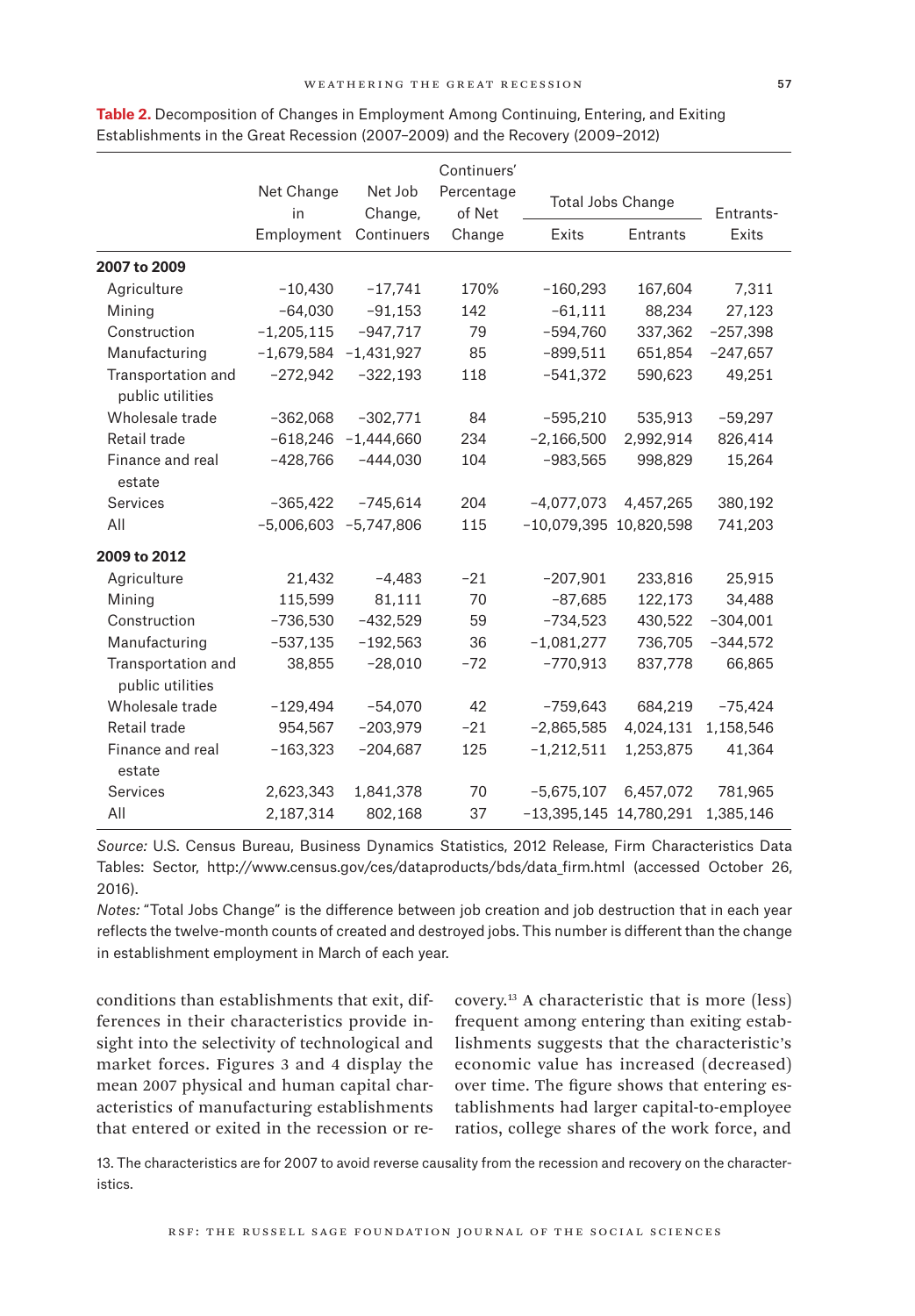|                                        | Exits          |         | Entrants               |         | Continuers     |                  |
|----------------------------------------|----------------|---------|------------------------|---------|----------------|------------------|
|                                        |                | Average |                        | Average |                | Average $\Delta$ |
|                                        | Number of      | Size    | Number of              | Size at | Number of      | in Employ-       |
|                                        | Establishments |         | at Exit Establishments | Entry   | Establishments | ment             |
| 2007 to 2009                           |                |         |                        |         |                |                  |
| Agriculture                            | 31,448         | 5.1     | 31,000                 | 5.4     | 97,078         | $-0.2$           |
| Mining                                 | 4,493          | 4.8     | 5,825                  | 15.1    | 18,747         | $-4.9$           |
| Construction                           | 145,482        | 4.1     | 72,722                 | 4.6     | 370,271        | $-2.6$           |
| Manufacturing                          | 54,477         | 16.5    | 39,175                 | 16.6    | 223,601        | $-6.4$           |
| Transportation and<br>public utilities | 71,922         | 7.5     | 67,106                 | 8.8     | 222,527        | $-1.4$           |
| Wholesale trade                        | 77,751         | 7.7     | 68,477                 | 7.8     | 346,446        | $-0.9$           |
| Retail trade                           | 284,831        | 7.6     | 289,566                | 10.3    | 1,164,850      | $-1.2$           |
| Finance and real<br>estate             | 171,980        | 5.7     | 146,390                | 6.8     | 550,140        | $-0.8$           |
| <b>Services</b>                        | 555,527        | 7.3     | 570,724                | 7.8     | 2,127,064      | $-0.4$           |
| All                                    | 1,397,911      | 7.2     | 1,290,985              | 8.4     | 5,120,724      | $-1.1$           |
| 2009 to 2012                           |                |         |                        |         |                |                  |
| Agriculture                            | 43,142         | 4.8     | 46,974                 | 5.0     | 102,952        | 0.0              |
| Mining                                 | 7,179          | 12.2    | 8,535                  | 14.3    | 20,019         | 4.1              |
| Construction                           | 175,402        | 4.2     | 111,927                | 3.8     | 320,593        | $-1.3$           |
| Manufacturing                          | 71,615         | 15.1    | 54,017                 | 13.6    | 212,567        | $-0.9$           |
| Transportation and<br>public utilities | 94,270         | 8.2     | 99,259                 | 8.4     | 222,337        | $-0.1$           |
| Wholesale trade                        | 110,191        | 6.9     | 100,390                | 6.8     | 340,701        | $-0.2$           |
| Retail trade                           | 396,555        | 7.2     | 427,479                | 9.4     | 1,185,351      | $-0.2$           |
| Finance and real<br>estate             | 206,686        | 5.9     | 207,231                | 6.1     | 552,567        | $-0.4$           |
| <b>Services</b>                        | 811,251        | 7.0     | 866,066                | 7.5     | 2,191,745      | 0.4              |
| All                                    | 1,916,291      | 7.0     | 1,921,878              | 7.7     | 5,148,832      | 0.2              |

**Table 3.** Number and Average Employment Size of Exiting and Entering Establishments and Number of Continuing Establishments and Average Change in Employment of Continuers, Great Recession (2007–2009) and the Recovery (2009–2012)

*Source:* U.S. Census Bureau, Business Dynamics Statistics, 2012 Release, Firm Characteristics Data Tables: Sector, [http://www.census.gov/ces/dataproducts/bds/data\\_firm.html](http://www.census.gov/ces/dataproducts/bds/data_firm.html) (accessed October 26, 2016).

*Notes:* Total change in employment is calculated as the difference between job creation and job destruction that in each year reflects the twelve-month counts of created and destroyed jobs. Continuing establishments for 2007–2009 (2009–2012) are those that are aged at least two to three years old in 2009 (2012).

made greater investment in computer per employee than exiting establishments but had similar ratios of non-production employees. These differences are consistent with technological upgrading and capital-human capital complementarity in the technology that affects employment.

## Heterogeneity in Responses to Output Shocks

Behind average changes in employment lie distributions in which some establishments change employment more than the average and others less than the average because the market conditions they face differ from the average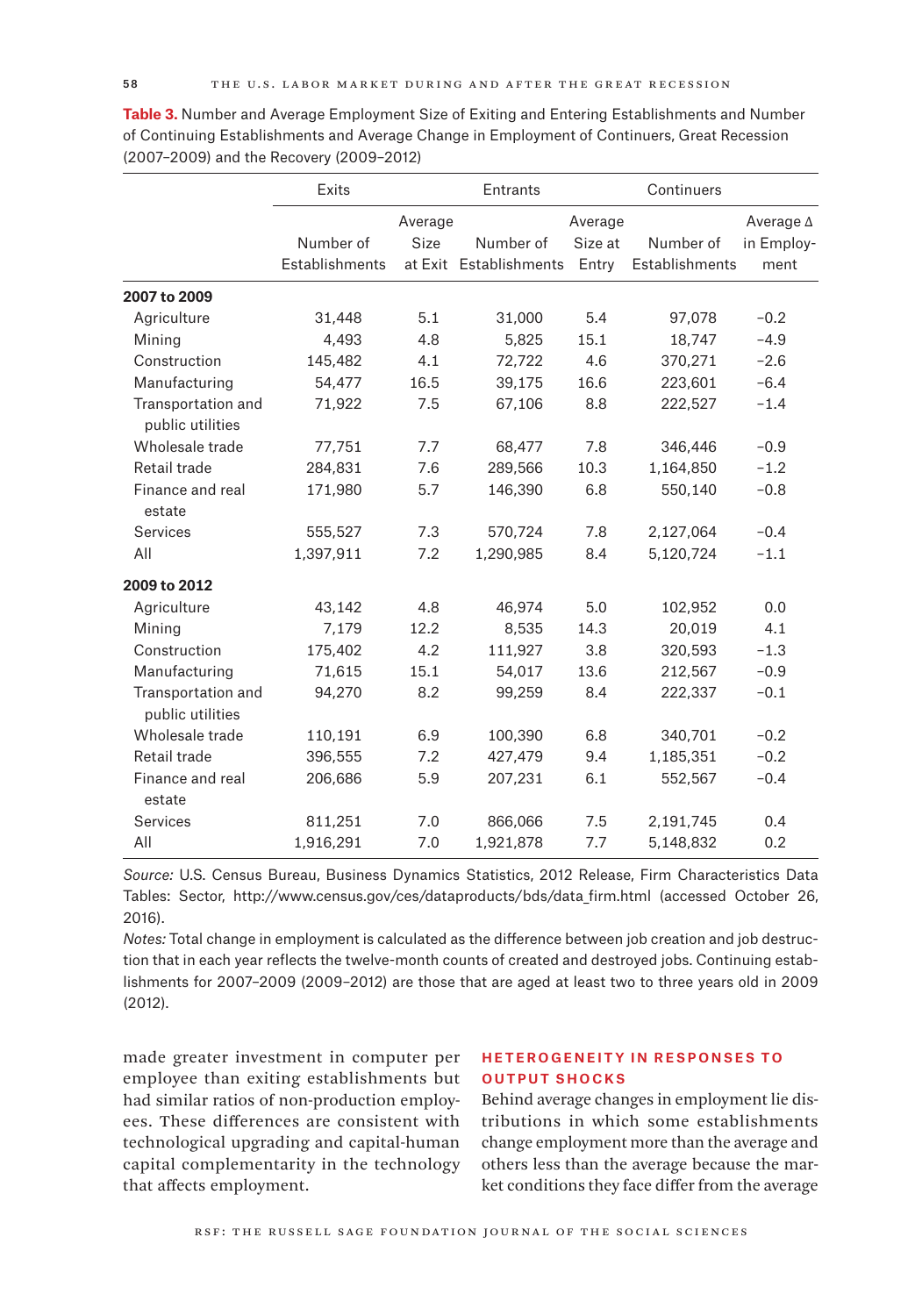**Figure 3.** ln Differential in Characteristic of New Entering Establishments to Exiting Establishments in Manufacturing in Great Recession



*Source:* Source: Authors' calculations from the Census Bureau restricted-use Annual Survey of Manufacturers data available in the Federal Statistical Research Data Centers [\(www.census.gov/ces\).](www.census.gov/ces) *Notes:* Entering establishments are those that first appear in the data-set. Exiting establishments are those that disappear from data-set.

**Figure 4.** ln Differential in Characteristic of New Entering Establishments to Exiting Establishments in Manufacturing in Recovery



*Source:* Authors' calculations based on Foster, Grim, and Haltiwanger (2016). *Notes:* Entering establishments are those that first appear in the data-set. Exiting establishments are those that disappear from data-set. Data on capital to employment not available in recovery, as capital data are from Foster, Grim, and Haltiwanger (2016), based on calculations that do not extend to 2012.

or their technologies differ, or because they respond differently than other establishments to the same conditions. Regardless of the cause, heterogeneity of responses among establishments is potentially important in the micro-

underpinnings of aggregate employment changes in the business cycle.

Next we examine changes in employment relative to output among continuing establishments in manufacturing.14 We limit our analy-

14. Establishments are included in the calculations if they exist in the beginning and end of each period. Focusing on continuing establishments sidesteps the discontinuity in changes related to exit and entry and potential differences between exit and entry decisions and expansion and contraction decisions.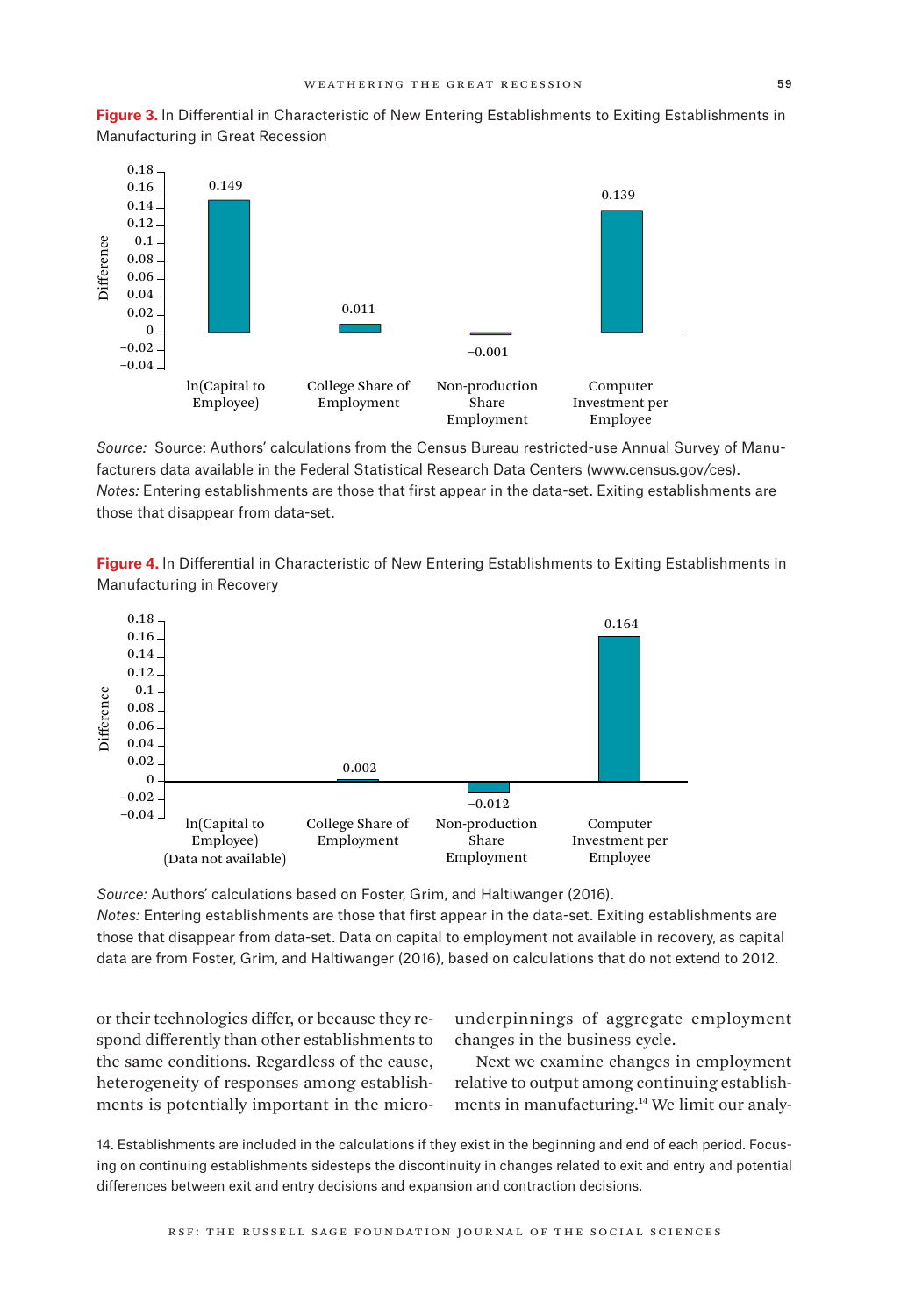sis to manufacturing because the yearly production data in the Census Bureau's Annual Survey of Manufacturers allows us to differentiate recession from recovery, whereas production data in the quinquennial Censuses of Production for other sectors lacks the time detail to distinguish the two parts of the cycle. We follow Census Bureau procedures and measure changes in employment relative to average establishment employment in the starting and ending period, in order to reduce the risk that large relative changes in employment for small establishments unduly affects the estimates.15

Table 4 shows the average annual changes in employment and output for all establishments and those in the 0–20th, 40th–60th, and the 80th–100th quintiles of changes ranked by rate of increase from lowest to highest. The natural measure of variation in these statistics is the inter-quintile range, defined as the difference between the top quintile's mean change in employment and the bottom quintile's mean change in employment. In the Great Recession, manufacturing employment declined on average by 13 percent while output declined by 18.6 percent, for an implicit employment-to-output elasticity of 0.70, per labor-hoarding behavior. The quintile changes reveal large increases in employment and output at the upper end of the distributions and large decreases at the lower end: a top-quintile employment increase of 42.1 percent compared to a bottom-quintile decrease of 90 percent, giving an inter-quintile range of 132 points; a top-quintile average increase in output of 33.8 percent and a bottomquintile average decrease in output by 93 percent, giving an inter-quintile range of 127 points.

In the recovery, manufacturing employment fell by 3.8 percent while output increased by 13.1 percent, producing a 16.9 percent increase in productivity. But, as in the recession, the averages masque huge variation: a 78 percent employment drop in the bottom quintile compared to a 57.7 percent increase in the top quintile; a 63.2 percent output drop in the lowest quintile compared to a 72.1 percent increase in the top quintile. The large recession gain in employment and output in the highest quintile of establishments as compared to the large recovery loss of employment and output for the lowest quintile highlights the heterogeneous experience of establishments. Some establishments expand even in a huge recession and some contract even in a recovery.

To see whether the heterogeneity was exceptional to the Great Recession or normal for recent recessions, we computed inter-quintile ranges of change in employment and output in the 2000-to-2002, 1989-to-1991, and 1979-to-1981 recessions. The bottom panel of table 4 shows smaller inter-quintile ranges of changes in those recessions than in the Great Recession and smaller inter-quintile ranges in changes in the recovery phases than in the recovery from the Great Recession. But, the ranges still give evidence of huge heterogeneity.16

# Technological Change and Capital-Labor Substitution

Like comparisons of the characteristics of entering and exiting establishments, changes in employment or output associated with the characteristics of continuing establishments offer insight into the direction of economic and technological forces. A characteristic that raises growth of output or employment in a regression indicates that market forces favor that characteristic. To see how the attributes of establishments affect employment and output, we regressed changes in employment and output in the Great Recession and in the recovery separately, on a range of factors, including the share of college graduates; capital per employee; computer investment per employee; and whether the firm that owns the establishment did R&D, among others.17 The regressions

15. This problem can also be addressed by weighting observations by the number of employees.

16. Steve Davis, John Haltiwanger, and Scott Schuh (1996) and Haltiwanger (2012), among others, also note the heterogeneity in changes in employment among enterprises.

17. The R&D status for the firm that owned an establishment is from National Science Foundation, Business R&D and Innovation Survey. Another factor in the regressions was the export status of the establishment measured in the share of output sold overseas, which we treat as a covariate control.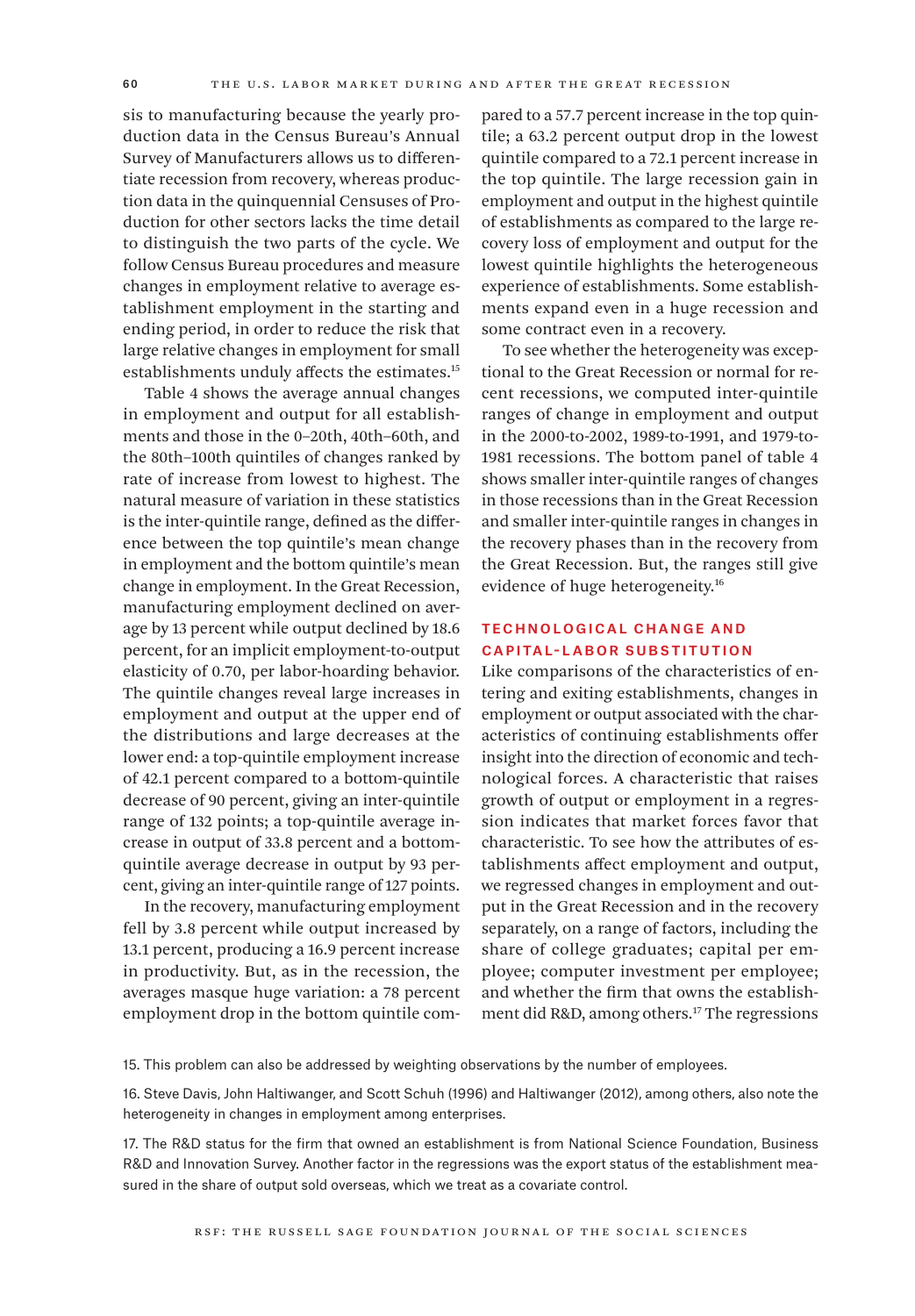|                       | Panel A: Great Recession |                       |                        |                       |  |  |
|-----------------------|--------------------------|-----------------------|------------------------|-----------------------|--|--|
|                       |                          | Employment            | Output                 |                       |  |  |
|                       | Recession<br>2007-2009   | Recovery<br>2009-2012 | Recession<br>2007-2009 | Recovery<br>2009-2012 |  |  |
| Mean                  | $-0.130$                 | $-0.038$              | $-0.186$               | 0.131                 |  |  |
| Mean of               |                          |                       |                        |                       |  |  |
| First quintile        | $-0.899$                 | $-0.780$              | $-0.929$               | $-0.632$              |  |  |
| Third quintile        | $-0.124$                 | $-0.004$              | $-0.231$               | 0.146                 |  |  |
| Fifth quintile        | 0.421                    | 0.577                 | 0.338                  | 0.721                 |  |  |
| Range, fifth to first | 1.32                     | 1.37                  | 1.27                   | 1.35                  |  |  |

**Table 4.** Changes in the Distribution of Employment and Output (Measured by Sales) of Continuing Manufacturing Establishments in the Great Recession (2007–2009) and Recovery (2009–2012), Compared to Three Earlier Recession and Recoveries

|                       | Panel B: Three Previous Recessions |                       |                        |                       |  |
|-----------------------|------------------------------------|-----------------------|------------------------|-----------------------|--|
|                       |                                    | Employment            | Output                 |                       |  |
|                       | Recession<br>2000-2002             | Recovery<br>2002-2004 | Recession<br>2000-2002 | Recovery<br>2002-2004 |  |
| Mean                  | $-0.083$                           | $-0.063$              | $-0.05$                | 0.025                 |  |
| Range, fifth to first | 1.09                               | 1.08                  | 1.21                   | 0.95                  |  |
|                       | 1989-1991                          | 1991-1993             | 1989-1991              | 1991-1993             |  |
| Mean                  | $-0.047$                           | $-0.042$              | $-0.024$               | 0.037                 |  |
| Range, fifth to first | 1.06                               | 0.97                  | 1.14                   | 1.04                  |  |
|                       | 1979-1981                          | 1981-1984             | 1979-1981              | 1981-1984             |  |
| Mean                  | $-0.087$                           | $-0.011$              | $-0.068$               | 0.096                 |  |
| Range, fifth to first | 1.08                               | 1.08                  | 1.15                   | 1.04                  |  |

*Source:* Authors' calculations from the Census Bureau restricted-use Annual Survey of Manufacturers data available in the Federal Statistical Research Data Centers [\(www.census.gov/ces\).](www.census.gov/ces)

*Note:* Table shows relative changes: ΔY/Y, where Y is the average of the first and the last years. Continuing establishments only.

include a vector of three-digit NACE level industry dummies interacted with the state location of the establishment, so the estimates come from variation within industry-state cells. To ease interpretation of the regressions, we normalized the variables to their average 2007 value so that the constants measure change for an establishment with average characteristics.

Column 1 of table 5 shows the estimated coefficients from OLS (ordinary least squares) regressions of changes in output in the Great Recession on the characteristics. The estimated constant shows that revenue in the average establishment declined 19.2 percent from 2007 to 2009. Column 2 records the estimated coefficients for regressions of changes in employment in the recession on the characteristics. The estimated constant shows that employment declined by 14.7 percent. The smaller change of employment than of output to the recession reflects "labor hoarding" for establishments with similar characteristics. The characteristics that differentiated entering from exiting establishments in figures 3 and 4 affect output and employment in table 5 in a similar manner: establishments with relatively more college graduates, capital per employee, and computer investment per employee had higher growth than other establishments in the same industry and state during the recession. By contrast, establishments in firms that do R&D averaged a 3.9 point greater increase in output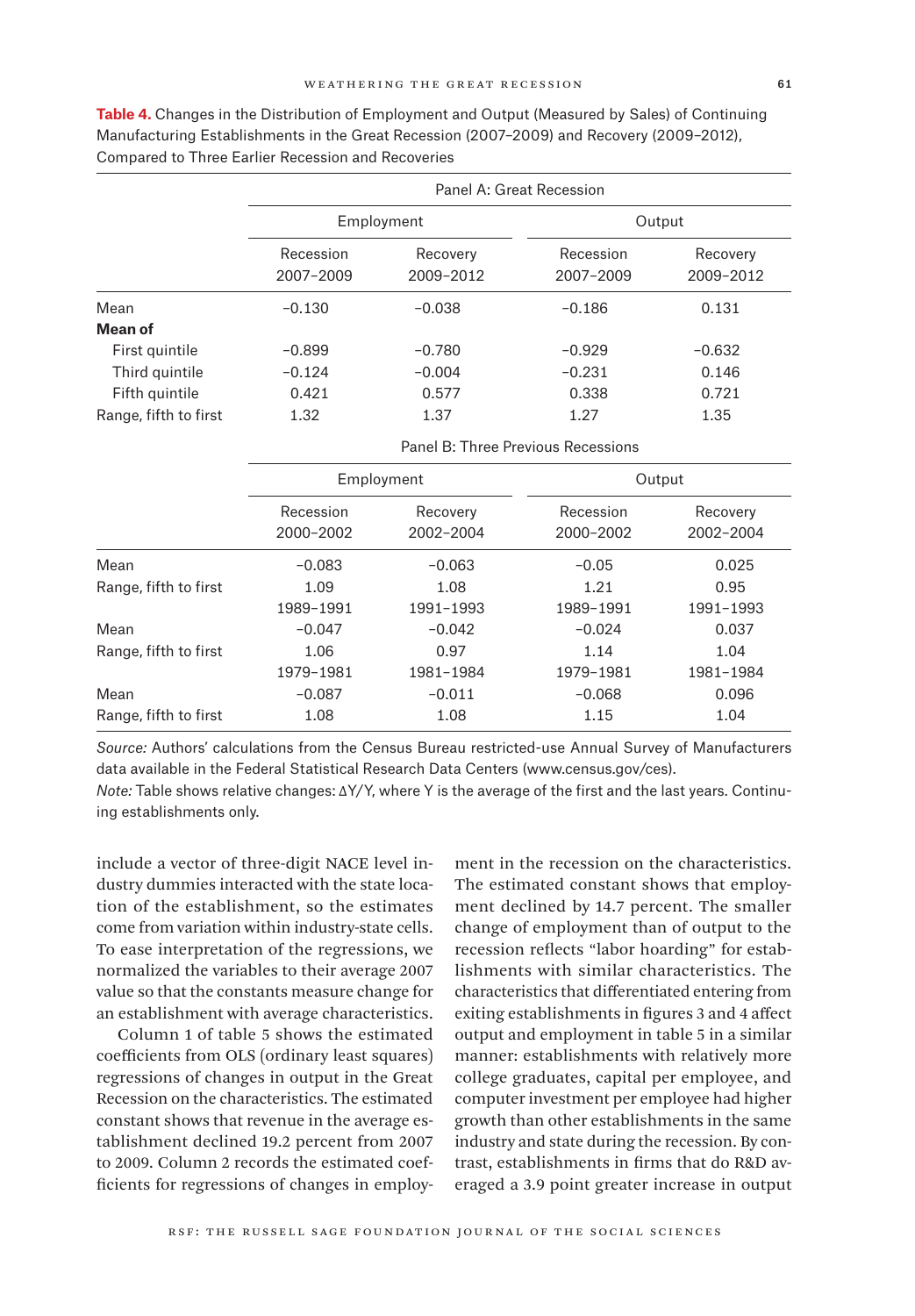than establishments in non-R&D firms and had a 0.8 point smaller change in employment. This likely reflects the fact that R&D-based technology creates process as well as product innovation. New and improved products add to output and employment whereas new production processes are often labor-saving and can reduce employment.

Columns 3 and 4 examine the relation between establishment characteristics and changes in output and employment in the recovery. An establishment with average characteristics had output growth of 16.9 percent but employment growth of just 3.4 percent reflecting the "jobless recovery." The estimated impacts of establishment characteristics on output and employment in the recovery differ markedly from columns 1 and 2, estimated impacts of characteristics in the recession. The coefficients for the share of college employees and computer investment per employee change from positive in the recession to negative in the recovery. The estimated coefficients on R&D-performing firms shift from positive to negative on output and become more negative on employment. Only the estimated coefficients on capital-to-labor ratios show similar patterns in both phases of the cycle, with capital-intensive firms expanding more in output and employment.<sup>18</sup>

A plausible explanation for the general pattern of sign reversal is labor-hoarding behavior, with establishments that were more negatively impacted by the recession being commensurately less positively impacted by the upturn; and conversely for those less impacted by the recession. Since firms hoard labor in recessions to avoid recruiting labor in recoveries, the hoarding firm will reduce employment less in the recession and increase employment less in the recovery than the firm that does not hoard

labor. Technological change and capital-labor substitution aside, a firm that hoarded completely would lay off no one in a recession and would not have to hire anyone in a recovery to bring output to its pre-recession level. By contrast a firm that treated labor as completely variable would lay off 10 percent of its work force when output fell by 10 percent and rehire all those workers when output regained the prerecession level.

To assess the extent of job hoarding behavior at the establishment level, we estimate equations linking ln changes in establishment employment to ln changes in establishment output in the recession and recovery periods. Hoarding at the establishment level would show up in an estimated coefficient of the change in employment on the change in output below 1.0. Column 1 of table 6 gives an estimated coefficient on output of 0.389 in the recession period, indicative of considerable hoarding. Column 2 of table 6 gives an estimated coefficient on output of 0.473 in the recovery period, far below the 1.0 that one would get if labor was a completely variable input.

Taking the analysis a step further, the establishment data allow us to make a direct test of the proposition that labor hoarding in recession reduces growth of employment in the recovery. Using the information on the changes in establishment employment and output in the recession, we estimate a "recession hoarding" variable for each establishment and add that measure to the regression of employment changes on output changes in the recovery. Our recession hoarding measure is the residual from the column 1 estimate of the change in employment on output in the recession. The larger the change in employment relative to its predicted level from the regression, the larger is the estimated amount of hoarding.19 Column

18. To see if the Great Recession downturn and recovery differed from downturns and recoveries in earlier recessions, we estimated variants of the table 5 equations for the entire 2007-to-2012 period and for the downturn and recovery in the three previous recessions. We found only modest differences in the relation between the physical and human capital of establishments and the R&D attribute of the owning firm on output and employment.

19. The measure of hoarding can be improved in various ways, such as comparing changes in employment with changes in materials, which the firm is unlikely to hoard, or differentiating production from nonproduction workers, or distinguishing establishments with increases in sales in the recession and decreases in sales in the recovery, but the table 6 analysis suffices to establish the establishment basis of hoarding.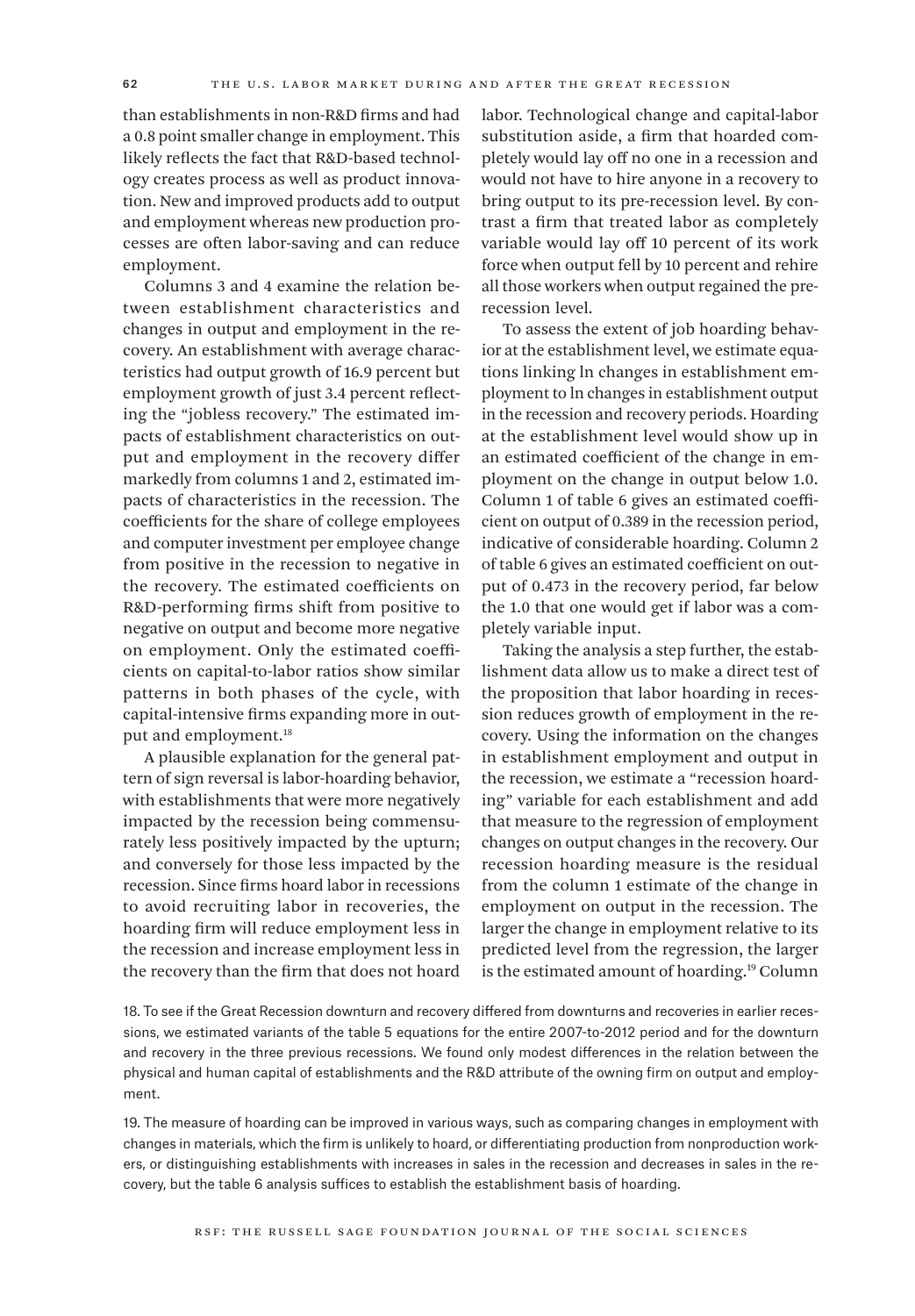|                            |             | Recession (2007-2009) | Recovery (2009-2012) |             |  |
|----------------------------|-------------|-----------------------|----------------------|-------------|--|
|                            | Output      | Employment            | Output               | Employment  |  |
| Constant (average pre-     | $-0.192***$ | $-0.147***$           | $0.169***$           | $0.034***$  |  |
| recession characteristics) | (0.004)     | (0.003)               | (0.005)              | (0.004)     |  |
| College share              | $0.140***$  | $0.082***$            | $-0.101***$          | $-0.082***$ |  |
|                            | (0.014)     | (0.011)               | (0.016)              | (0.013)     |  |
| R&D firm                   | $0.039***$  | $-0.008*$             | $-0.018**$           | $-0.049***$ |  |
|                            | (0.005)     | (0.004)               | (0.006)              | $-(0.001)$  |  |
| Computer investment per    | $0.014***$  | $0.005***$            | $-0.007***$          | $-0.001$    |  |
| employee                   | (0.001)     | (0.001)               | (0.001)              | (0.012)     |  |
| In(capital/employee)       | $0.026***$  | $0.016***$            | $0.036***$           | $0.020***$  |  |
|                            | (0.003)     | (0.002)               | (0.003)              | (0.002)     |  |
| Industry X state dummies   | Υ           | Y                     | Y                    | Y           |  |
| Adjusted $R^2$             | 0.182       | 0.165                 | 0.138                | 0.143       |  |
| N                          | 40,400      | 40,400                | 36,500               | 36,500      |  |

**Table 5.** Regression Coefficients and Standard Errors for the Relation of Establishment Characteristics on Change in Output (Measured by Sales) and Change in Employment in the Recession (2007–2009) and the Recovery (2009–2012)

*Source:* Authors' calculations from the Census Bureau restricted-use Annual Survey of Manufacturers data available in the Federal Statistical Research Data Centers [\(www.census.gov/ces\)](www.census.gov/ces).

*Notes:* Left-side variables measured as *dY*/*Y*, where *Y* is defined as the average of the last and the first year. Right-side variables measured as levels in pre-recession year (2007). All models include ln(employment/output) in 2007 as well as industry *X* state dummies. The unit of observation is establishments. The right-side variables are normalized as deviations from the 2007 level, and the constant term may thus be interpreted as the relative change in output and employment for establishments with average characteristics in 2007. The models also include ln(*E*/*S*) and ln ratio of exports to output as well as fixed effects for each industry state cell so statistics are generated by variation among establishments in the same state and industry.

\*\*\**p* ≤ .01

3 shows that this measure obtains a large significant negative effect in the regression for the change in employment in the recovery. Hoarding evinces itself in the adjustments of employment throughout the distribution of employment and output changes as well as in the different average changes in employment and output in recession and recovery.

Finally, we examine the hoarding notion by contrasting the actual pattern of changes in employment and output to a well-specified counterfactual that abstracts from the business cycle. Assume that absent the recession output, employment would have changed smoothly

from 2007 to 2012. This identifies the impact of the cycle as the difference between the actual changes and the counterfactual smooth change. Columns 1 and 2 in table 7 give the regression coefficients of the growth of output and employment on the characteristics of establishments in the 2007–2012 period smooth growth counterfactual.20 These regressions show that the college-educated share of the workforce had little relation to growth of output or employment over the entire period; that R&D of the firm is associated with increased output but reduced employment; whereas capital-toemployee ratios and computer investments per

20. As in other tables, the output and employment dependent variables were scaled with 2007 as 1.00 so the constants give the growth rates for establishments with the average characteristics.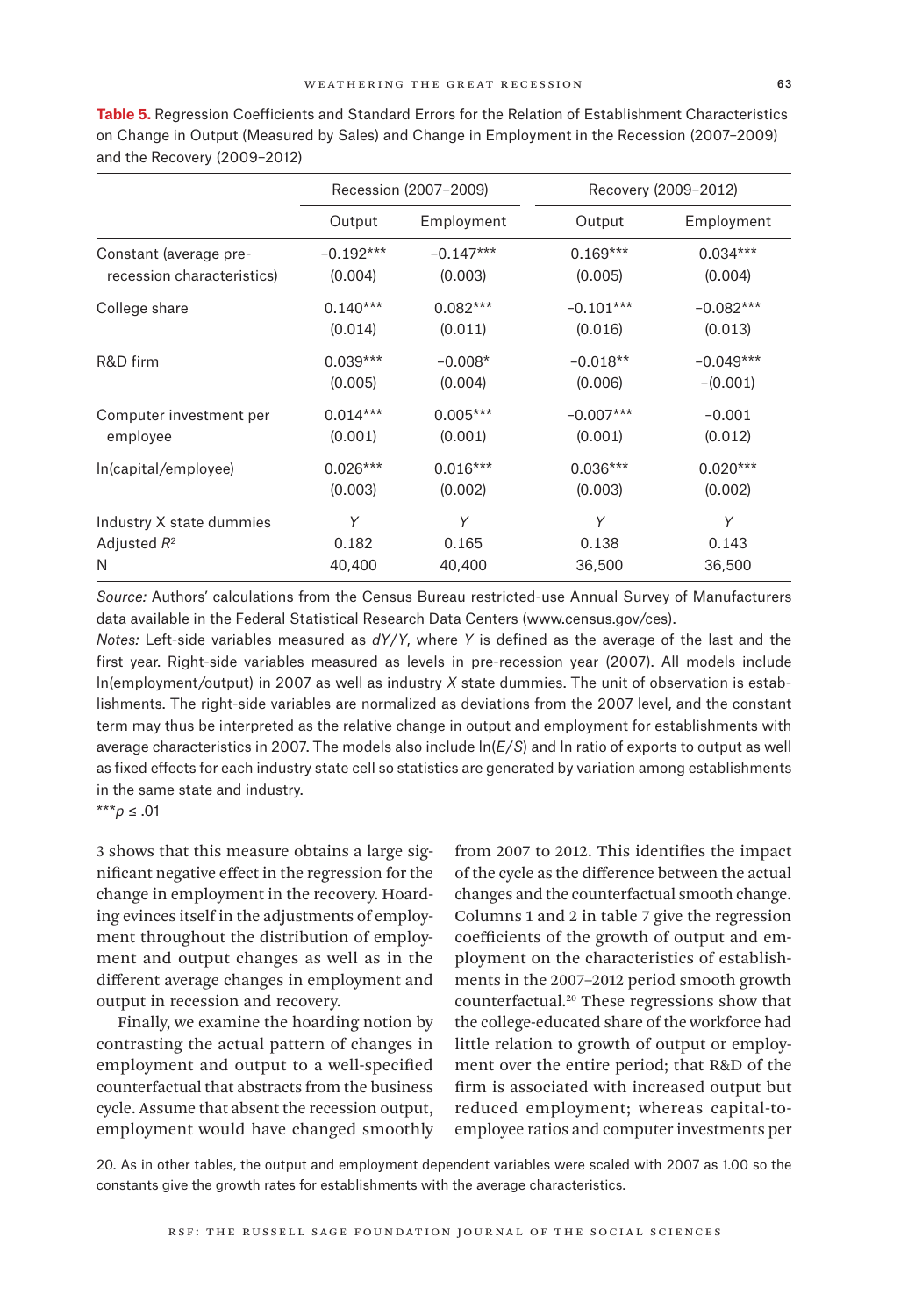| Dependent Variable       | (1)<br>ΔE/E 2007-2009  | (2)<br>ΔE/E 2009-2012  | (3)<br>ΔE/E 2009-2012  |
|--------------------------|------------------------|------------------------|------------------------|
| AS/S 2007-2009           | $0.389***$<br>(0.003)  |                        |                        |
| ΔS/S 2009-2012           |                        | $0.473***$<br>(0.003)  | $0.476***$<br>(0.003)  |
| Recession labor hoarding |                        |                        | $-0.267***$<br>(0.005) |
| Constant                 | $-0.024***$<br>(0.001) | $-0.056***$<br>(0.002) | $-0.057***$<br>(0.002) |
| Adjusted $R^2$<br>N      | 0.254<br>39,700        | 0.352<br>39,700        | 0.392<br>39,700        |

**Table 6.** Regression Coefficients (Standard Errors) for Changes in Employment on Changes in Output in Manufacturing Establishments in the Recession (2007–2009) and Recovery (2009–2012)

*Source:* Authors' calculations from the Census Bureau restricted-use Annual Survey of Manufacturers data available in the Federal Statistical Research Data Centers [\(www.census.gov/ces\)](www.census.gov/ces). *Note:* The recession labor hoarding measure is the residual from equation (1).

\*\*\**p* ≤ .01

employee are positively associated with output and employment. Column 3 gives the annual change in output per employee associated with each characteristic obtained by dividing the difference between the columns 1 and 2 coefficients by 5 for the five years covered.

Columns 4 and 5 record the deviations of productivity measured by output per employee in the recession and in the recovery from the smooth change. For an establishment with average characteristics, productivity increased by 7.1 ln points more in the recession than in the benchmark smooth adjustment. By contrast, the average establishment fell short of the smooth benchmark by 9.5 points in the recovery. Since changes in recession and recovery are deviations from smooth growth, the estimated effects for independent variables in recession and recovery necessarily alternate in sign. The biggest differences in the coefficients are for the share of college graduates. Establishments with high college-educated shares

stabilized productivity over the cycle more than other establishments.21

## **CONCLUSION**

Our analysis of aggregate, sectoral, and establishment-level changes in employment and productivity in the Great Recession and recovery document that employment responses differed greatly to changes in output between the United States and other advanced countries, between U.S. manufacturing and the bulk of the U.S. private sector, and among U.S. manufacturing establishments. Taking the economy as a whole, U.S. firms reduced employment proportionately more than output in the Great Recession, in contrast to the labor hoarding behavior in most advanced economies and in earlier U.S. recessions. The main pathway for the huge reduction in U.S. employment was massive contractions of employment by existing establishments. The pathway for job growth in the recovery, by contrast, was dominated by

21. To check the interrelation between employment adjustments in the recession and recovery, we examined the pattern of change in employment relative to materials as well as to revenues. This compares the two inputs that firms can potentially adjust in the short run to changes in demand for output. Over the entire period the ratio of materials to output increased by 9.3 percent—a change that implies materials augmenting technical change while the cyclic pattern resembles the table 7 pattern of output to employees with slower growth in the recession and faster growth in the recovery relative to the five year smooth alternative—the signature of input hoarding.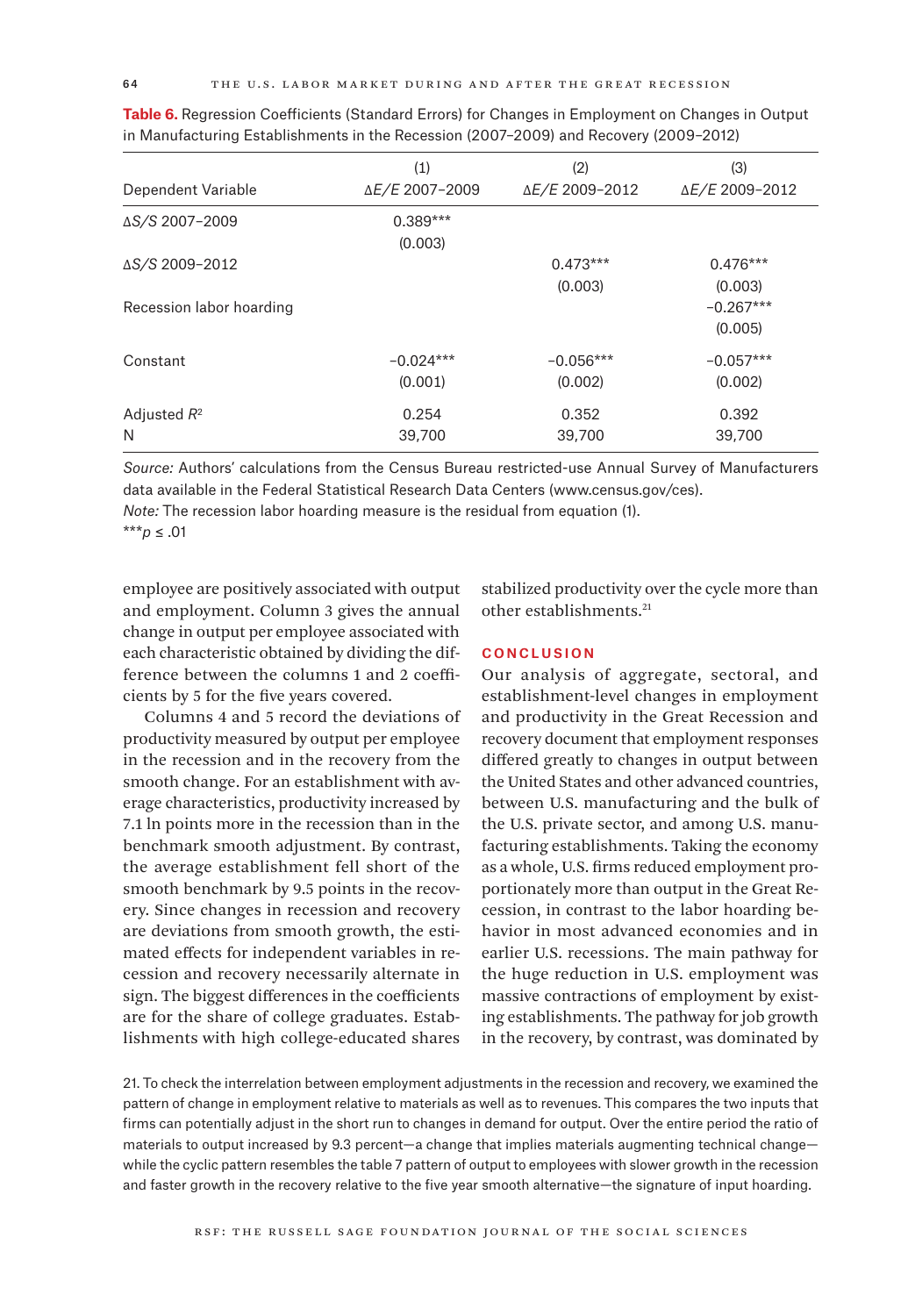|                                     | <b>Estimated Coefficients,</b><br>2007-2012 |                        | Annual Change<br>in Output per<br>Employee Due<br>to Pre-<br>recession | Deviation from Average<br>In Output per Employee |                       |
|-------------------------------------|---------------------------------------------|------------------------|------------------------------------------------------------------------|--------------------------------------------------|-----------------------|
|                                     | Output                                      | Employee               | Characteristic<br>2007-2012                                            | Recession<br>2007-2009                           | Recovery<br>2009-2012 |
| Constant                            | $0.061***$<br>(0.005)                       | $-0.005$<br>(0.004)    | 0.013                                                                  | $-0.071$                                         | 0.095                 |
| Pre-recession characteristics, 2007 |                                             |                        |                                                                        |                                                  |                       |
| College share                       | 0.012<br>(0.017)                            | $-0.011$<br>(0.014)    | 0.005                                                                  | 0.049                                            | $-0.033$              |
| R&D firm                            | $0.017**$<br>(0.006)                        | $-0.072***$<br>(0.005) | 0.018                                                                  | 0.011                                            | $-0.022$              |
| Computer investment per<br>employee | $0.003*$<br>(0.001)                         | $0.006***$<br>(0.001)  | $-0.001$                                                               | 0.010                                            | $-0.004$              |
| In capital per employee             | $0.060***$<br>(0.003)                       | $0.034***$<br>(0.003)  | 0.005                                                                  | 0.000                                            | 0.000                 |
| Industry X state dummies            | Y                                           | Y                      |                                                                        |                                                  |                       |
| Adjusted $R^2$                      | 0.149                                       | 0.144                  |                                                                        |                                                  |                       |
| N                                   | 36,600                                      | 36,600                 |                                                                        |                                                  |                       |

**Table 7.** Estimated Regression Coefficients (and Standard Errors) for Relation Between Change in Employment and Output and Establishment Characteristics, 2007–2012, Average Annual Changes in Output per Employee and Recession and Recovery Deviations from Average Changes

*Source:* Authors' calculations from the Census Bureau restricted-use Annual Survey of Manufacturers data available in the Federal Statistical Research Data Centers [\(www.census.gov/ces](www.census.gov/ces)). See data section for additional variables.

*Note:* Dependent variables : Δ*Y*/ average of the first and the last years.

\**p* ≤ .1; \*\**p* ≤ .05; \*\*\**p* ≤ .01

the exit-and-entry of establishments, with new entrants to the market adding greatly to employment. Manufacturing establishments, however, behaved differently, hoarding labor in the recession while evincing widely varying elasticity of employment to gross output in recession and in recovery.

These differences in employment responses challenge simple models of how enterprises adjust employment in downturns and recoveries. Given that labor institutions are generally stronger in the European Union than in the United States, it is natural to attribute U.S.-EU differences in employment responses to the different institutional settings, in particular to greater employment protection legislation and

higher density of collective bargaining in the EU than in the United States.<sup>22</sup> But, as noted earlier, many EU countries introduced explicit policies to preserve jobs in the Great Recession and unions and employer federations negotiated new collective bargaining agreements, suggesting two different institutional explanations for hoarding behavior in Europe. The first explanation attributes most of the smaller employment response to the "normal costs of adjustment" stressed in hoarding models. The second explanation attributes most of the preservation of jobs to the emergency legislation and agreements. An institutional explanation ought to provide estimates of these two routes of impact. It should also explain the sizable dif-

22. See Sandrine Cazes, Sameer Khatiwada, and Miguel Malo (2012). Figure 2 shows the difference between U.S. and European countries in collective bargaining and employment protection legislation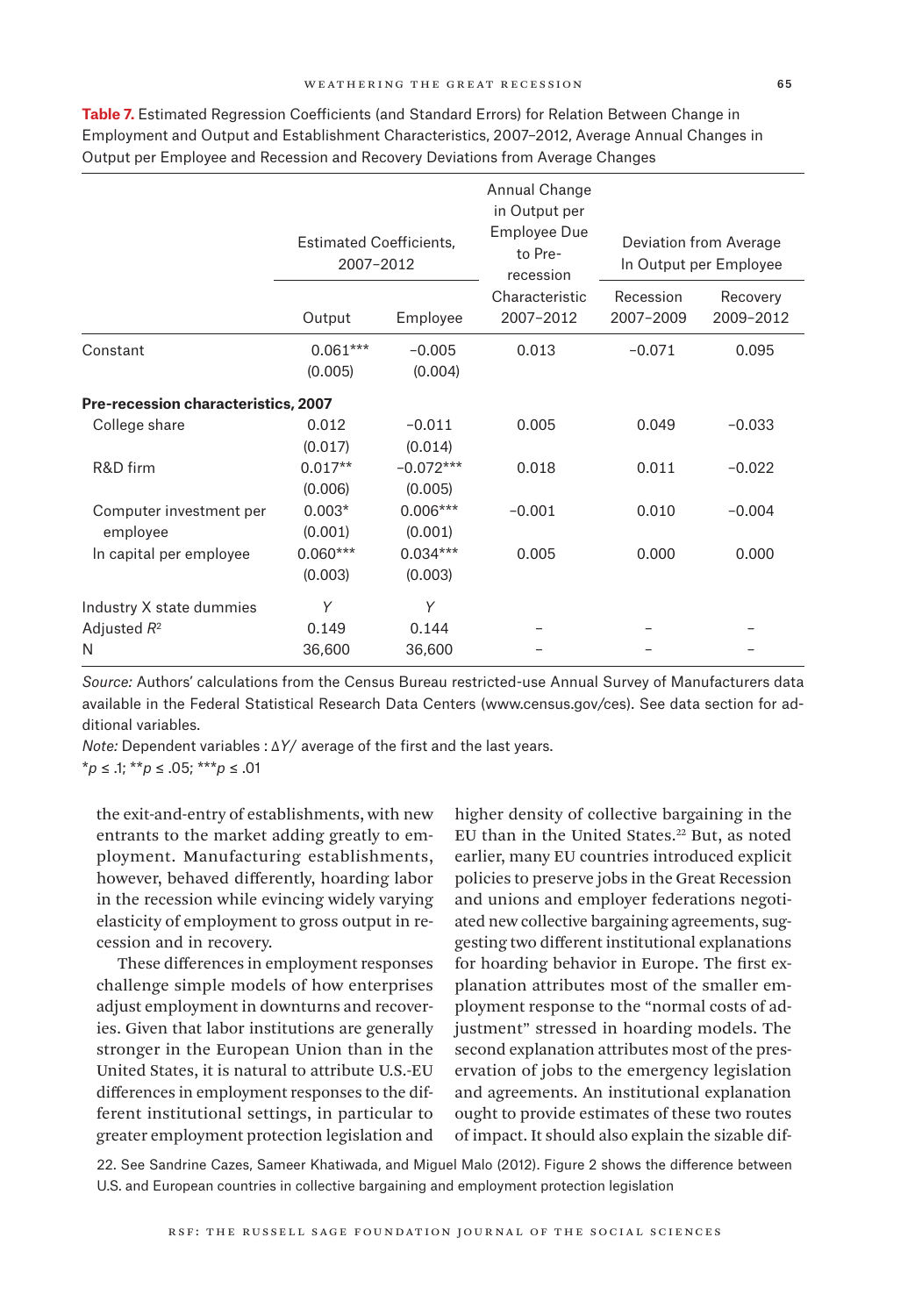ferences in employment responses among countries beyond the United States in table 1 for instance, why productivity fell in the recession in Britain, Germany, and Denmark, while increasing in Spain, Ireland, and Austria. Analyses that propose institutional explanations for U.S.-EU differences should be tested on the details of the proposed institutions at country and more micro-levels.

The huge layoffs among continuing establishments and higher elasticity of job loss to output in the United States in the Great Recession than in previous recessions may also be partly attributable to institutional changes within the country, such as the continued decline in collective bargaining coverage and the shift in the United States toward temporary contracts for more and more workers. The growth of the "gig economy," characterized by a large number of temporary subs and contract workers, in many nonmanufacturing sectors invariably makes labor a more variable input, which could explain part of the higher elasticity of employment to output in the Great Recession. But with labor more variable, the elasticity of employment to output in the recovery should also be high, which it was not. The timing of the shift from permanent to more temporary labor contracts also does not fit well with job shedding in the recession. Larry Katz and Alan Kreuger (2016) date the shift toward temporary, on-call, and related jobs as occurring largely from 2005 to 2015, mainly occurring after the Great Recession.23 Perhaps the employment-at-will doctrine that dominates U.S. labor contracts gives most firms sufficient flexibility to lay off workers in a crisis without temporary contracts, on-call work, and the like.<sup>24</sup> The Great Recession collapse of construction, where almost all jobs are short-term gigs, may also have contributed

to the absence of labor hoarding in the broad economy.25

Within the United States, the finding of continued hoarding behavior in manufacturing poses the question of why manufacturing responded so differently to the Great Recession than most other sectors. One possibility is that globalization allowed U.S. manufacturers to offshore much of the variable part of production work, so that a larger proportion of remaining workers had skills and knowledge that made the adjustment cost of layoffs more expensive than in the past. Testing this proposition requires evidence on the extent to which firms and their suppliers adjusted output and employment overseas in the recession. If U.S. firms vary in their ability to move employment adjustments downstream along their supply chains, globalization may also help explain some of the heterogeneity of employment responses to output among observationally similar establishments. Evidence on establishmentlevel changes in other advanced countries could also help determine the extent to which the U.S. manufacturing experience in the Great Recession was driven by the technology and global market in the sector as opposed to institutional differences between the United States and other advanced economies.

In sum, the evidence of heterogeneity in responses of employment to output among countries and among observationally comparable manufacturing establishments and the shift in the United States from hoarding labor to shedding jobs more rapidly than output declined in the Great Recession shows that we know less than we thought about how labor markets operate over the business cycle. Will the next recession, in which a much larger proportion of the workforce will hold irregular jobs, produce greater job losses than in 2007–2009? Could

24. See "At-Will Employent," [https://en.wikipedia.org/wiki/At-will\\_employment](https://en.wikipedia.org/wiki/At-will_employment) (accessed October 20, 2016).

25. Construction employment declined proportionately with construction spending in the recession. See FRED (Federal Reserve Economic Data) data seri es, "Total Const ructio n Spending," [https://fred.stlouisfed](https://fred.stlouisfed.org/search?st=TTLCONS) .org [/search?st=TTLCONS](https://fred.stlouisfed.org/search?st=TTLCONS) (accessed August 4, 2016); and "All Employees: Construction," [https://fred.stlouisfed.org](https://fred.stlouisfed.org/series/USCONS) [/series/USCONS](https://fred.stlouisfed.org/series/USCONS) (accessed August 4, 2016).

<sup>23.</sup> Larry Katz and Alan Krueger (2016) show that most of the increase in alternative work arrangements measured by independent contractors, on-call workers, temporary help agency workers, and those provided by contract firms occurred after 2005. See also Katherine Abraham et al. (2016) and David Weil (2014).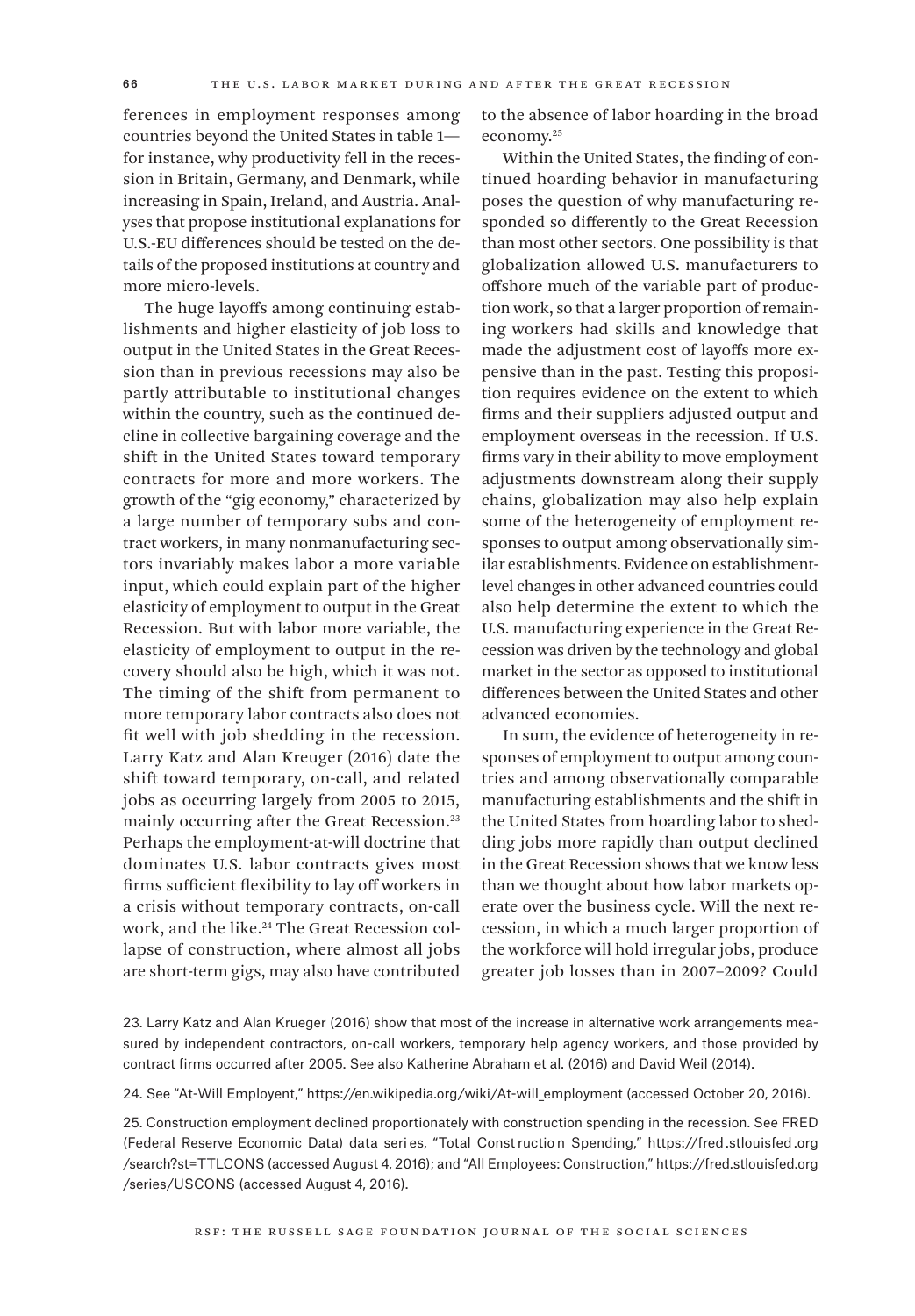greater reliance on labor institutions determining wage and employment outcomes dampen job losses, and, if so, what would those institutions be? To answer these and related questions requires new economic analyses of labor demand that focus on the factors behind the variability of employment responses and that seek ways to influence those responses along the entire distribution of responses so that our economies can adjust better to the next recession in the business cycle, which seems to be endemic to market economies.

#### Appendix A

## Census Bureau's Longitudinal Business Database (LBD)

The establishment-level data are from the U.S. Census Bureau's Longitudinal Business Database (LBD) covering the period from 1977 to 2009. The data include all private employers for all sectors except agriculture. The data are sourced from the Census Bureau's Business Register, which is continually updated using administrative records, Economic Census returns, and surveys such as the Company Organization Survey. The LBD collects establishment payroll and employment data, which we have used to calculate the average establishment wage per employee for establishments with positive employment and payroll.

Survey respondents are asked to use the definition of salaries and wages used for calculating the federal withholding tax. They report the gross earnings paid in the calendar year to employees at the establishment prior to such deductions as employees' Social Security contributions, withholding taxes, group insurance premiums, union dues, and savings bonds. Included in gross earnings are all forms of compensation such as salaries, wages, commissions, dismissal pay, paid bonuses, vacation and sick leave pay, and the cash equivalent of compensation paid in kind. Salaries of officers of the establishment, if a corporation, are included. In an unincorporated concern, payments to proprietors or partners are excluded. Salaries and wages do not include supplementary labor costs such as employers' Social Security contributions and other legally required expenditures or payments for voluntary programs. The definition of payrolls is identical to that recommended to all federal statistical agencies by the Office of Management and Budget. We added data on education matching the U.S. 2000 Census long-form data (IPUMS) at the six-digit industry and county level to each establishment by industry, at the most detailed North American Industry Classification System code as available in the IPUMS, and county level, with PUMAs (Public Use Microdata areas) mapped to counties.

The LBD follows establishments over time, where considerable effort was invested by the census to recover longitudinal identifiers through linking records and matching names and addresses (Jarmin and Miranda 2002). We use these identifiers to define establishment births, deaths, and continuers. A birth is an establishment that is observed in the data that did not exist five years earlier. Similarly, a death is an observation that does not survive the five years until the next economic census year. Establishments are either single-unit establishments, where the (generally smaller) firm produces in one location, or multi-unit establishments that are part of a company that operates at multiple locations. The 10 percent, median, and 90 percent deciles are calculated by taking a neighborhood of establishments 1 percent on either side of the decile and using the mean of this sample as a pseudo-decile.

## Appendix B

# Job Destruction and Creation Dominated by Changes Among Continuers

The job destruction graph(figure B1) shows the thousands of jobs that were "destroyed" by plant closing or death of an establishment and by reduction of employment among continuing establishments, and their total. For every year, the job destruction by continuers exceeds job destruction by continuing establishments' reducing employment.

The job creation graph (figure B2) shows the thousands of jobs that were created by new establishments entering the market (through birth) and by expansion of employment among continuing establishments, and their total. For every year the job creation by continuers ex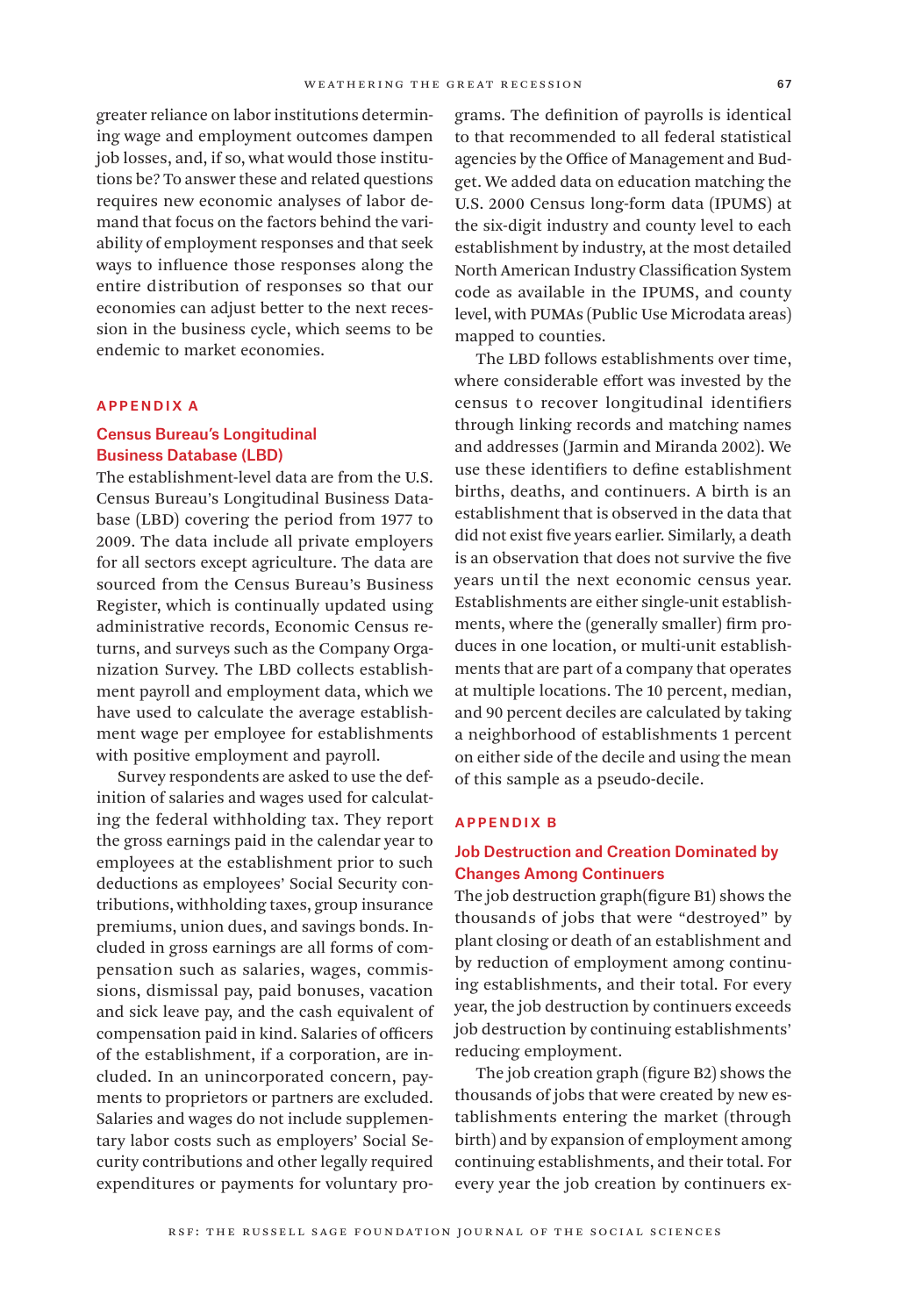**Figure B1.** Job Destruction, by Source



*Source:* U.S. Census Bureau, Business Dynamics Statistics, 2012 Release, Firm Characteristics Data Tables: Sector, [http://www.census.gov/ces/dataproducts/bds/data\\_firm.html](http://www.census.gov/ces/dataproducts/bds/data_firm.html) (accessed October 26, 2016).





*Source:* U.S. Census Bureau, Business Dynamics Statistics, 2012 Release, Firm Characteristics Data Tables: Sector, [http://www.census.gov/ces/dataproducts/bds/data\\_firm.html](mailto:http://www.census.gov/ces/dataproducts/bds/data_firm.html?subject=) (accessed October 26, 2016).

ceeds job creation by continuing establishments that expand employment.

#### **REFERENCES**

Abraham, Katherine, John C. Haltiwanger, Kristin Sandusky, and James R. Spletzer. 2016. "Measuring the Gig Economy." Available at: [www.sole](www.sole-jole.org/16375.pdf) [-jole.org/16375.pdf](www.sole-jole.org/16375.pdf); accessed August 4, 2016. Acemoglu, Daron, David Autor, David Dorn, Gordon

H. Hanson, and Brendan Price. 2014. "Return of the Solow Paradox? IT, Productivity, and Employment in U.S. Manufacturing," IZA Discussion Paper No. 7906. January 2014. Available at: [http://](http://hdl.handle.net/1721.1/95917) [hdl.handle.net/1721.1/95917](http://hdl.handle.net/1721.1/95917); accessed October 20, 2016.

Assous, Michaël. 2013. "Struggle with Medium-Run Macroeconomics: 1956–1995." CHOPE Working Paper No. 2013-17. Available at: [https://hope](https://hope.econ.duke.edu/sites/hope.econ.duke.edu/files/Assous%20Sept%2013%202013-2.pdf)